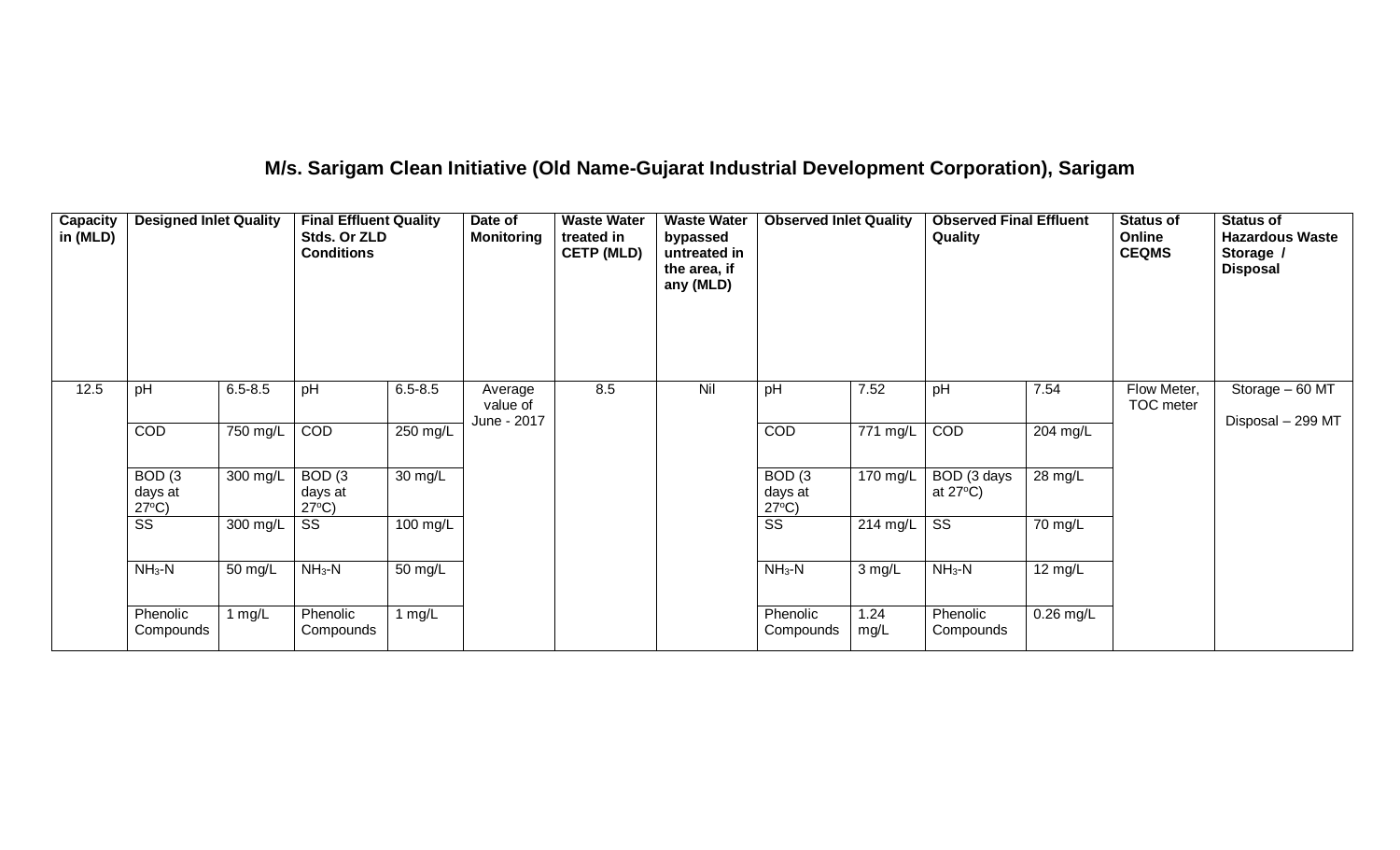### **M/s. Vapi Waste & Effluent Management Co. Ltd, Vapi**

| <b>Capacity</b><br>in (MLD) | <b>Designed Inlet Quality</b> |              | <b>Final Effluent Quality</b><br>Stds. Or ZLD<br><b>Conditions</b> |                   | Date of<br><b>Monitoring</b>       | <b>Waste Water</b><br>treated in<br><b>CETP (MLD)</b> | <b>Waste Water</b><br>bypassed<br>untreated in<br>the area, if<br>any (MLD) | <b>Observed Inlet Quality</b> |            | <b>Observed Final Effluent</b><br>Quality |             | <b>Status of</b><br>Online<br><b>CEQMS</b> | <b>Status of</b><br><b>Hazardous Waste</b><br>Storage /<br><b>Disposal</b> |
|-----------------------------|-------------------------------|--------------|--------------------------------------------------------------------|-------------------|------------------------------------|-------------------------------------------------------|-----------------------------------------------------------------------------|-------------------------------|------------|-------------------------------------------|-------------|--------------------------------------------|----------------------------------------------------------------------------|
| 55                          | pH                            | $6.5 - 8.5$  | pH                                                                 | $6.5 - 8.5$       | Average<br>value of<br>June - 2017 | 55                                                    | Nil                                                                         | pH                            | 7.87       | pH                                        | 7.23        | pH, Flow<br>Meter, TOC &<br>DO Meter       |                                                                            |
|                             | COD                           | 1000<br>mg/L | <b>COD</b>                                                         | 250 mg/L          |                                    |                                                       |                                                                             | <b>COD</b>                    | 760 mg/L   | COD                                       | 228 mg/L    |                                            |                                                                            |
|                             | <b>BOD</b>                    | 400 mg/L     | <b>BOD</b>                                                         | 30 mg/L           |                                    |                                                       |                                                                             | <b>BOD</b>                    | 155 mg/L   | <b>BOD</b>                                | 26 mg/L     |                                            |                                                                            |
|                             | $\overline{\text{ss}}$        | 300 mg/L     | $\overline{\text{SS}}$                                             | 100 mg/L          |                                    |                                                       |                                                                             | $\overline{\text{SS}}$        | 115 $mg/L$ | $\overline{\text{SS}}$                    | 65 mg/L     |                                            |                                                                            |
|                             | $NH3-N$                       | 50 mg/L      | $NH3-N$                                                            | $50 \text{ mg/L}$ |                                    |                                                       |                                                                             | $NH3-N$                       | 37 mg/L    | $NH3-N$                                   | 35 mg/L     |                                            |                                                                            |
|                             | Phenolic<br>Compounds         | 1 mg/L       | Phenolic<br>Compounds                                              | 1 mg/L            |                                    |                                                       |                                                                             | Phenolic<br>Compounds         | 1 $mg/L$   | Phenolic<br>Compounds                     | $0.31$ mg/L |                                            |                                                                            |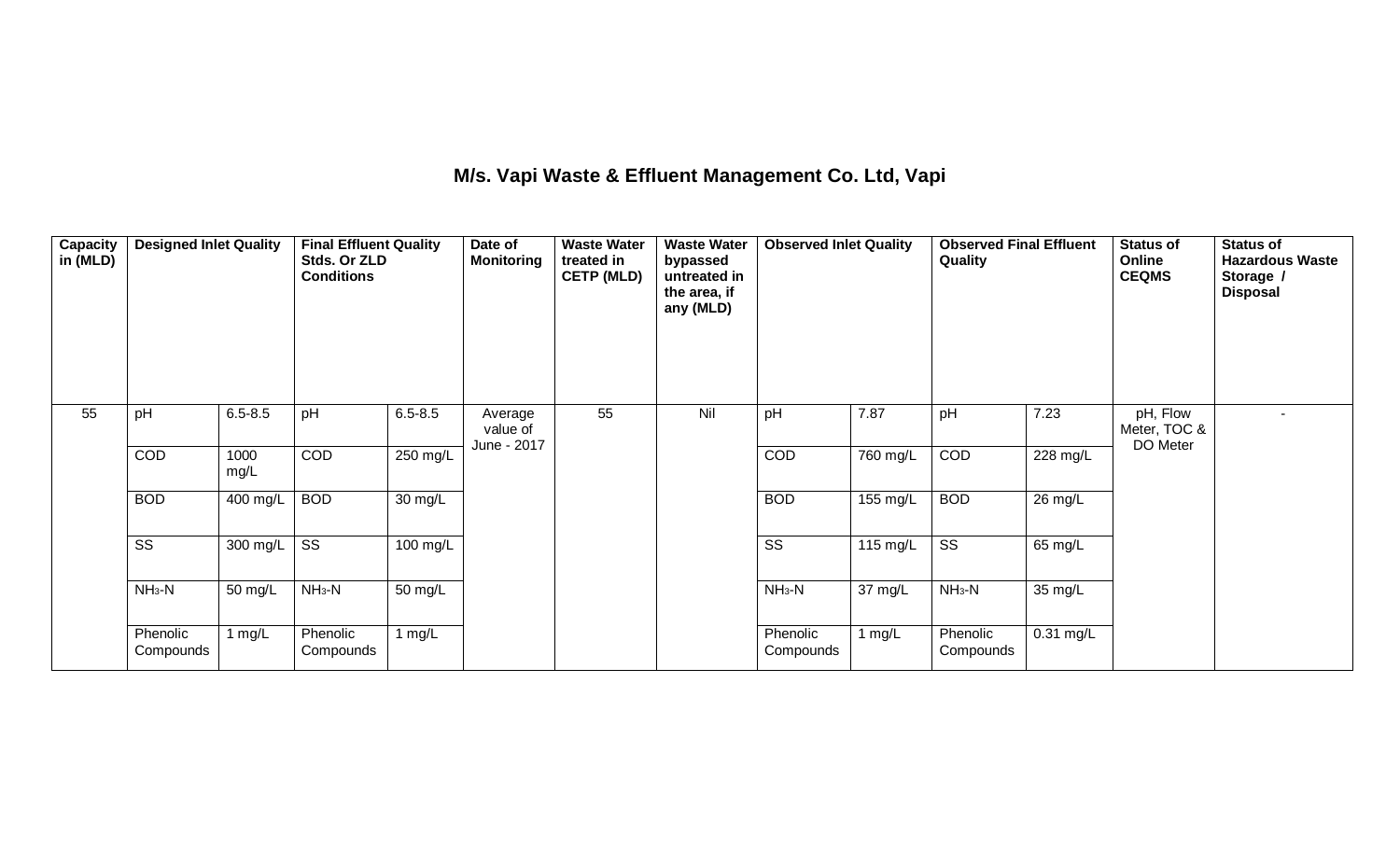## **M/s. Sachin Infra Environment Ltd., GIDC-Sachin, Surat**

| Capacity<br>in (MLD) | <b>Designed Inlet Quality</b> |                  | <b>Final Effluent Quality</b><br>Stds. Or ZLD<br><b>Conditions</b> |                   | Date of<br><b>Monitoring</b> | <b>Waste Water</b><br>treated in<br><b>CETP (MLD)</b> | <b>Waste Water</b><br>bypassed<br>untreated in<br>the area, if<br>any (MLD) | <b>Observed Inlet Quality</b> |           | <b>Observed Final Effluent</b><br>Quality |             | <b>Status of</b><br>Online<br><b>CEQMS</b> | <b>Status of</b><br><b>Hazardous Waste</b><br>Storage /<br><b>Disposal</b> |
|----------------------|-------------------------------|------------------|--------------------------------------------------------------------|-------------------|------------------------------|-------------------------------------------------------|-----------------------------------------------------------------------------|-------------------------------|-----------|-------------------------------------------|-------------|--------------------------------------------|----------------------------------------------------------------------------|
| 50                   | pH                            | Not<br>Furnished | pH                                                                 | $6.5 - 8.5$       | Average<br>value of          | 40                                                    | Nil                                                                         | pH                            | 7.15      | pH                                        | 7.63        | pH, Flow<br>Meter, TOC                     | Storage - 450 MT                                                           |
|                      | COD                           | 1000<br>mg/L     | <b>COD</b>                                                         | $250$ mg/L        | June - 2017                  |                                                       |                                                                             | COD                           | 1022 mg/L | COD                                       | 230 mg/L    |                                            | Disposal - 904 MT                                                          |
|                      | <b>BOD</b>                    | 400 mg/L         | <b>BOD</b>                                                         | $30 \text{ mg/L}$ |                              |                                                       |                                                                             | <b>BOD</b>                    | 210 mg/L  | <b>BOD</b>                                | 43 mg/L     |                                            |                                                                            |
|                      | SS                            | 300 mg/L         | SS                                                                 | 100 mg/L          |                              |                                                       |                                                                             | SS                            | 408 mg/L  | $\overline{\text{SS}}$                    | 114 mg/L    |                                            |                                                                            |
|                      | $NH3-N$                       | 50 mg/L          | $NH3-N$                                                            | 50 mg/L           |                              |                                                       |                                                                             | $NH3-N$                       | 49 mg/L   | $NH3-N$                                   | 8 mg/L      |                                            |                                                                            |
|                      | Phenolic<br>Compounds         | 1 $mg/L$         | Phenolic<br>Compounds                                              | $01 \text{ mg/L}$ |                              |                                                       |                                                                             | Phenolic<br>Compounds         | 1.09 mg/L | Phenolic<br>Compounds                     | $0.58$ mg/L |                                            |                                                                            |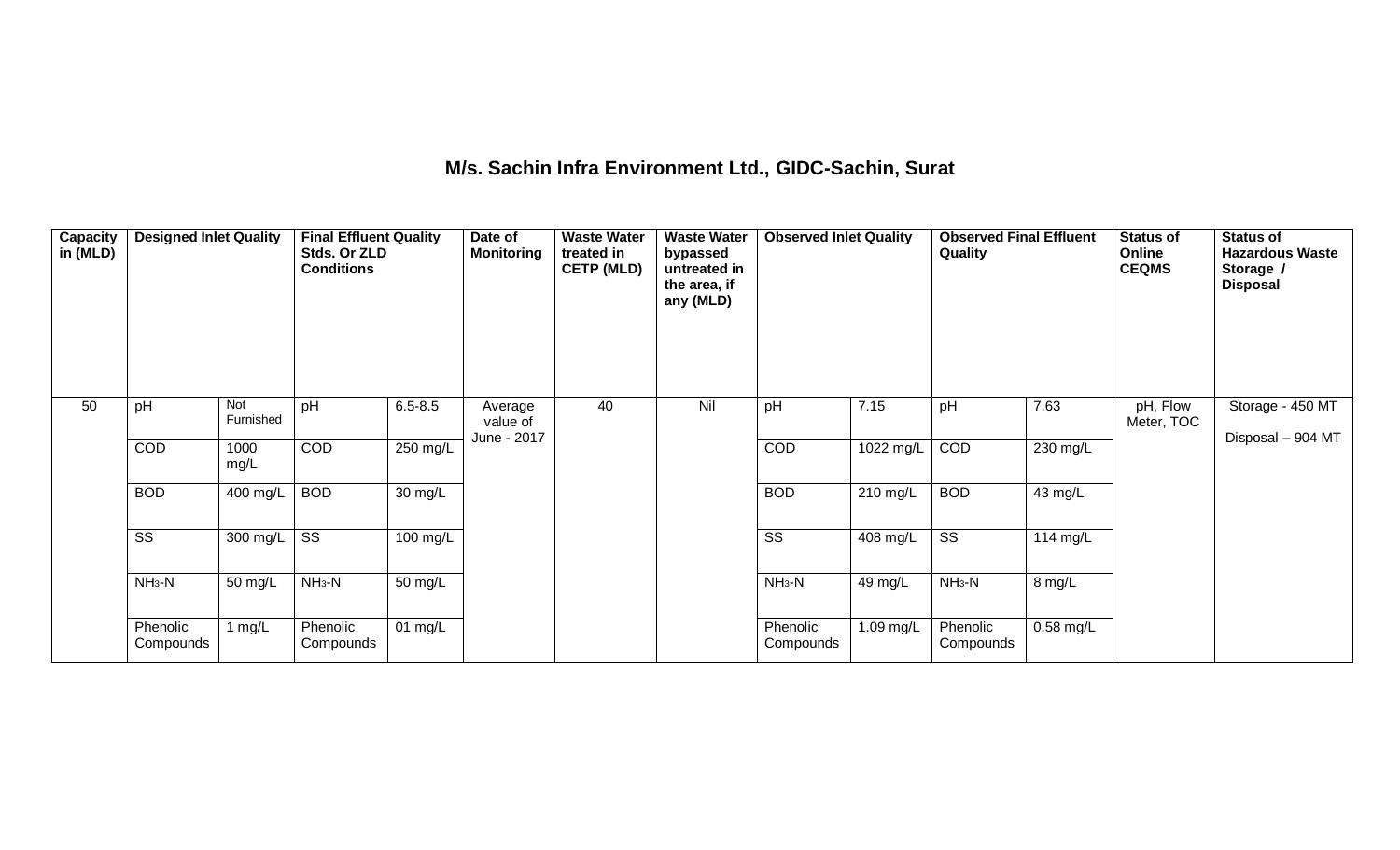#### **M/s. Globe Enviro Care Ltd. [chemical units], GIDC-Sachin, Surat**

| Capacity<br>in (MLD) | <b>Designed Inlet Quality</b> |                          | <b>Final Effluent Quality</b><br>Stds. Or ZLD<br><b>Conditions</b> |            | Date of<br><b>Monitoring</b>       | <b>Waste Water</b><br>treated in<br><b>CETP (MLD)</b> | <b>Waste Water</b><br>bypassed<br>untreated in<br>the area, if<br>any (MLD) | <b>Observed Inlet Quality</b> |           | <b>Observed Final Effluent</b><br>Quality |             | <b>Status of</b><br>Online<br><b>CEQMS</b> | <b>Status of</b><br><b>Hazardous Waste</b><br>Storage /<br><b>Disposal</b> |
|----------------------|-------------------------------|--------------------------|--------------------------------------------------------------------|------------|------------------------------------|-------------------------------------------------------|-----------------------------------------------------------------------------|-------------------------------|-----------|-------------------------------------------|-------------|--------------------------------------------|----------------------------------------------------------------------------|
| 0.50                 | pH                            | 6.5 to 8.5               | pH                                                                 | 6.5 to 8.5 | Average<br>value of<br>June - 2017 | 0.35                                                  | Nil                                                                         | pH                            | 7.51      | pH                                        | 7.88        | pH, TOC,<br>TSS, Flow<br>meter             | Storage - 10 MT                                                            |
|                      | COD                           | 4000<br>mg/L             | COD                                                                | 250 mg/L   |                                    |                                                       |                                                                             | COD                           | 1080 mg/L | COD                                       | 220 mg/L    |                                            | Disposal - 19 MT                                                           |
|                      | <b>BOD</b>                    | 1500<br>mg/L             | <b>BOD</b>                                                         | 30 mg/L    |                                    |                                                       |                                                                             | <b>BOD</b>                    | 212 mg/L  | <b>BOD</b>                                | 29 mg/L     |                                            |                                                                            |
|                      | $\overline{\text{ss}}$        | 300 mg/L                 | $\overline{\text{SS}}$                                             | 100 mg/L   |                                    |                                                       |                                                                             | $\overline{\text{ss}}$        | 156 mg/L  | $\overline{\text{ss}}$                    | 46 mg/L     |                                            |                                                                            |
|                      | $NH3-N$                       | $\overline{\phantom{a}}$ | $NH3-N$                                                            | 50 mg/L    |                                    |                                                       |                                                                             | $NH3-N$                       | 46 mg/L   | $NH3-N$                                   | 23 mg/L     |                                            |                                                                            |
|                      | Phenolic<br>Compounds         |                          | Phenolic<br>Compounds                                              | 1 $mg/L$   |                                    |                                                       |                                                                             | Phenolic<br>Compounds         | 1.76 mg/L | Phenolic<br>Compounds                     | $0.39$ mg/L |                                            |                                                                            |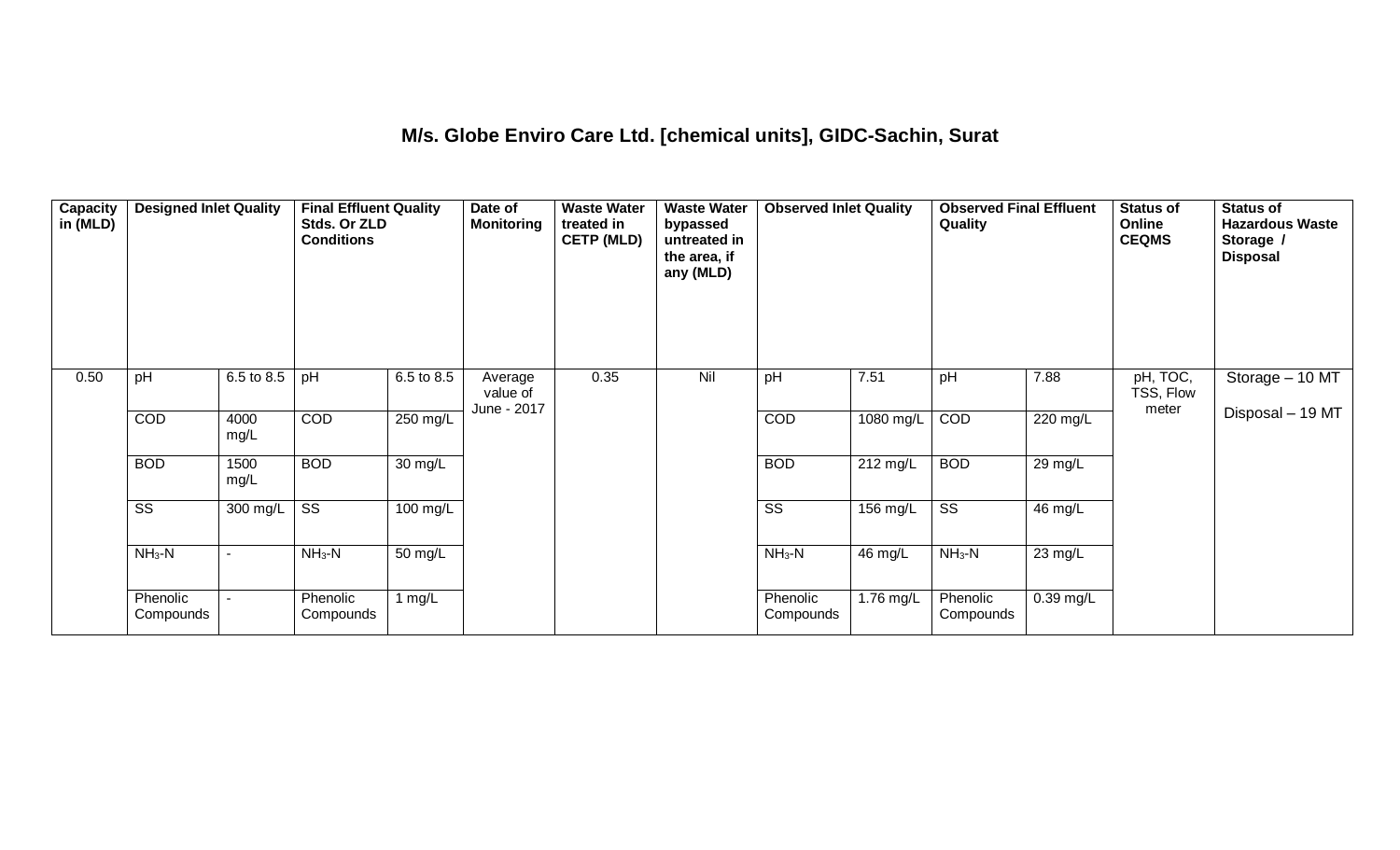## **M/s. Pandesara Infrastructure Ltd., GIDC-Pandesara, Surat**

| Capacity<br>in (MLD) | <b>Designed Inlet Quality</b> |                              | <b>Final Effluent Quality</b><br>Stds. Or ZLD<br><b>Conditions</b> |                   | Date of<br><b>Monitoring</b>       | <b>Waste Water</b><br>treated in<br><b>CETP (MLD)</b> | <b>Waste Water</b><br>bypassed<br>untreated in<br>the area, if<br>any (MLD) | <b>Observed Inlet Quality</b> |                     | <b>Observed Final Effluent</b><br>Quality |             | <b>Status of</b><br>Online<br><b>CEQMS</b> | <b>Status of</b><br><b>Hazardous Waste</b><br>Storage /<br><b>Disposal</b> |
|----------------------|-------------------------------|------------------------------|--------------------------------------------------------------------|-------------------|------------------------------------|-------------------------------------------------------|-----------------------------------------------------------------------------|-------------------------------|---------------------|-------------------------------------------|-------------|--------------------------------------------|----------------------------------------------------------------------------|
| 100                  | pH                            | $6.5 - 8.5$                  | pH                                                                 | $6.5 - 8.5$       | Average<br>value of<br>June - 2017 | $\overline{88}$                                       | Nil                                                                         | pH                            | 7.12                | pH                                        | 7.42        | pH, Flow<br>Meter, TOC,<br><b>COD</b>      | Disposal - 941 MT                                                          |
|                      | <b>COD</b>                    | 1000<br>mg/L                 | COD                                                                | 250 mg/L          |                                    |                                                       |                                                                             | COD                           | $1110 \text{ mg/L}$ | COD                                       | 265 mg/L    |                                            |                                                                            |
|                      | <b>BOD</b>                    | 400 mg/L                     | <b>BOD</b>                                                         | 30 mg/L           |                                    |                                                       |                                                                             | <b>BOD</b>                    | 340 mg/L            | <b>BOD</b>                                | 35 mg/L     |                                            |                                                                            |
|                      | $\overline{\text{ss}}$        | 300 mg/L                     | $\overline{\text{ss}}$                                             | 100 mg/L          |                                    |                                                       |                                                                             | $\overline{\text{ss}}$        | 356 mg/L            | $\overline{\text{ss}}$                    | 52 mg/L     |                                            |                                                                            |
|                      | $NH3-N$                       | 50 mg/L                      | $NH3-N$                                                            | $50 \text{ mg/L}$ |                                    |                                                       |                                                                             | $NH3-N$                       | 11 $mg/L$           | $NH3-N$                                   | 1 mg/ $L$   |                                            |                                                                            |
|                      | Phenolic<br>Compounds         | $\overline{0}1 \text{ mg/L}$ | Phenolic<br>Compounds                                              | $01 \text{ mg/L}$ |                                    |                                                       |                                                                             | Phenolic<br>Compounds         | $0.78$ mg/L         | Phenolic<br>Compounds                     | $0.42$ mg/L |                                            |                                                                            |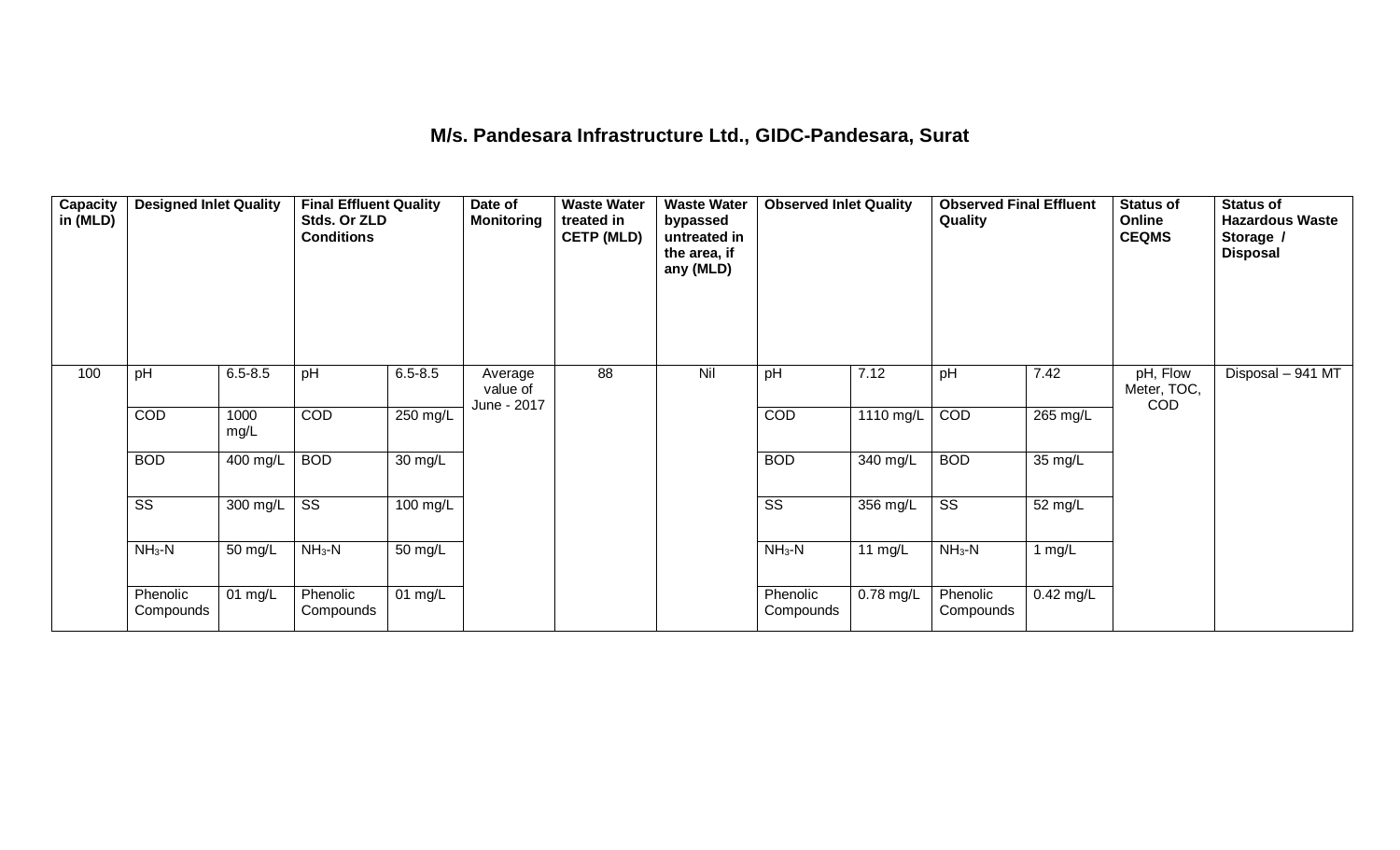### **M/s. Palsana Enviro Protection Ltd., (PEPL), Kadodara, Surat**

| Capacity<br>in (MLD) | <b>Designed Inlet Quality</b> |              | <b>Final Effluent Quality</b><br>Stds. Or ZLD<br><b>Conditions</b> |                       | Date of<br><b>Monitoring</b>               | <b>Waste Water</b><br>treated in<br><b>CETP (MLD)</b> | <b>Waste Water</b><br>bypassed<br>untreated in<br>the area, if<br>any (MLD) | <b>Observed Inlet Quality</b> |                | <b>Observed Final Effluent</b><br>Quality |                | <b>Status of</b><br>Online<br><b>CEQMS</b> | <b>Status of</b><br><b>Hazardous Waste</b><br>Storage /<br><b>Disposal</b> |
|----------------------|-------------------------------|--------------|--------------------------------------------------------------------|-----------------------|--------------------------------------------|-------------------------------------------------------|-----------------------------------------------------------------------------|-------------------------------|----------------|-------------------------------------------|----------------|--------------------------------------------|----------------------------------------------------------------------------|
| 100                  | pH                            | 6.5 to 8.5   | pH                                                                 | $6.5 \text{ to } 8.5$ | $\overline{N}$<br>sampling in<br>the month | 95                                                    | Nil                                                                         | pH                            |                | pH                                        |                | pH, Flow<br>Meter, COD,<br>BOD, TSS        |                                                                            |
|                      | COD                           | 1000<br>mg/L | COD                                                                | 250 mg/L              | of June -<br>2017                          |                                                       |                                                                             | COD                           | $\blacksquare$ | COD                                       |                |                                            |                                                                            |
|                      | <b>BOD</b>                    | 400 mg/L     | <b>BOD</b>                                                         | 30 mg/L               |                                            |                                                       |                                                                             | <b>BOD</b>                    | $\blacksquare$ | <b>BOD</b>                                | $\blacksquare$ |                                            |                                                                            |
|                      | $\overline{\text{ss}}$        | 300 mg/L     | $\overline{\text{ss}}$                                             | 100 mg/L              |                                            |                                                       |                                                                             | $\overline{\text{ss}}$        | ۰.             | $\overline{\text{ss}}$                    | $\blacksquare$ |                                            |                                                                            |
|                      | $NH3-N$                       |              | $NH3-N$                                                            | $\overline{50}$ mg/L  |                                            |                                                       |                                                                             | $NH3-N$                       | $\sim$         | $NH3-N$                                   |                |                                            |                                                                            |
|                      | Phenolic<br>Compounds         |              | Phenolic<br>Compounds                                              | 1 $mg/L$              |                                            |                                                       |                                                                             | Phenolic<br>Compounds         | $\blacksquare$ | Phenolic<br>Compounds                     |                |                                            |                                                                            |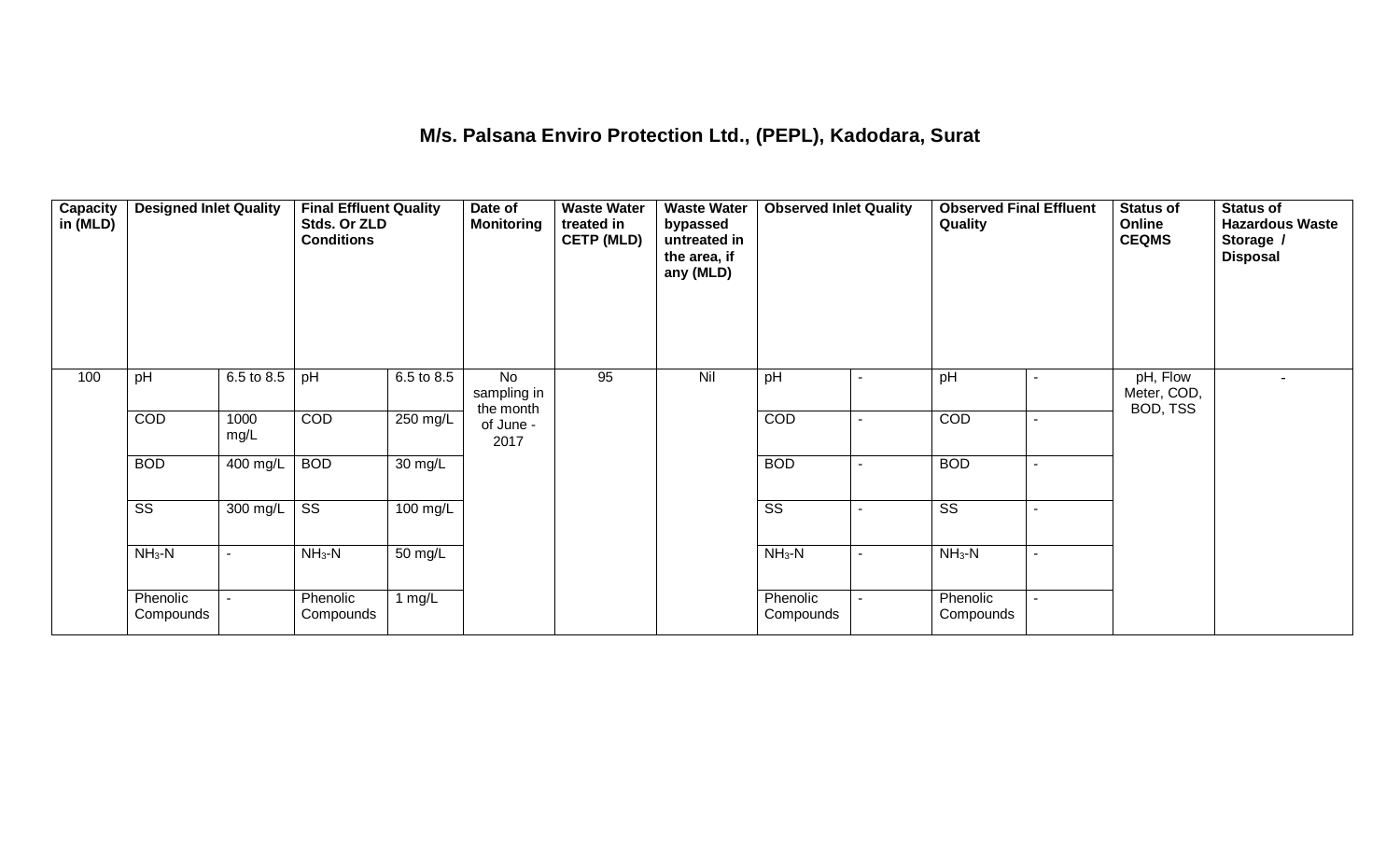### **M/s. New Palsana Industrial Co. Op. Society Ltd., Palsana, Surat**

| Capacity<br>in (MLD) | <b>Designed Inlet Quality</b> |                  | <b>Final Effluent Quality</b><br>Stds. Or ZLD<br><b>Conditions</b> |             | Date of<br>Monitoring              | <b>Waste Water</b><br>treated in<br><b>CETP (MLD)</b> | <b>Waste Water</b><br>bypassed<br>untreated in<br>the area, if<br>any (MLD) | <b>Observed Inlet Quality</b> |                        | <b>Observed Final Effluent</b><br>Quality |            | <b>Status of</b><br>Online<br><b>CEQMS</b> | <b>Status of</b><br><b>Hazardous Waste</b><br>Storage /<br><b>Disposal</b> |
|----------------------|-------------------------------|------------------|--------------------------------------------------------------------|-------------|------------------------------------|-------------------------------------------------------|-----------------------------------------------------------------------------|-------------------------------|------------------------|-------------------------------------------|------------|--------------------------------------------|----------------------------------------------------------------------------|
| 45                   | pH                            | $6.5 - 8.5$      | pH                                                                 | $6.5 - 8.5$ | Average<br>value of<br>June - 2017 | $\overline{22}$                                       | Nil                                                                         | pH                            | 7.93                   | pH                                        | 7.84       | pH, Flow<br>meter, COD,<br>BOD, TSS        |                                                                            |
|                      | COD                           | 1000<br>mg/L     | COD                                                                | 100 mg/L    |                                    |                                                       |                                                                             | COD                           | 1209 mg/L              | COD                                       | 232 mg/L   |                                            |                                                                            |
|                      | <b>BOD</b>                    | 400 mg/L         | <b>BOD</b>                                                         | 30 mg/L     |                                    |                                                       |                                                                             | <b>BOD</b>                    | 311 mg/L               | <b>BOD</b>                                | 28 mg/L    |                                            |                                                                            |
|                      | $\overline{\text{ss}}$        | 300 mg/L $\vert$ | $\overline{\text{ss}}$                                             | $<$ 60 mg/L |                                    |                                                       |                                                                             | $\overline{\text{ss}}$        | 314 mg/L               | $\overline{\text{ss}}$                    | 42 mg/L    |                                            |                                                                            |
|                      | $NH3-N$                       | 50 mg/L          | $NH3-N$                                                            | 50 mg/L     |                                    |                                                       |                                                                             | $NH3-N$                       | 42 mg/L                | $NH3-N$                                   | 20 mg/L    |                                            |                                                                            |
|                      | Phenolic<br>Compounds         | 1 mg/ $L$        | Phenolic<br>Compounds                                              | 1 mg/ $L$   |                                    |                                                       |                                                                             | Phenolic<br>Compounds         | $\overline{7}$ .6 mg/L | Phenolic<br>Compounds                     | $1.8$ mg/L |                                            |                                                                            |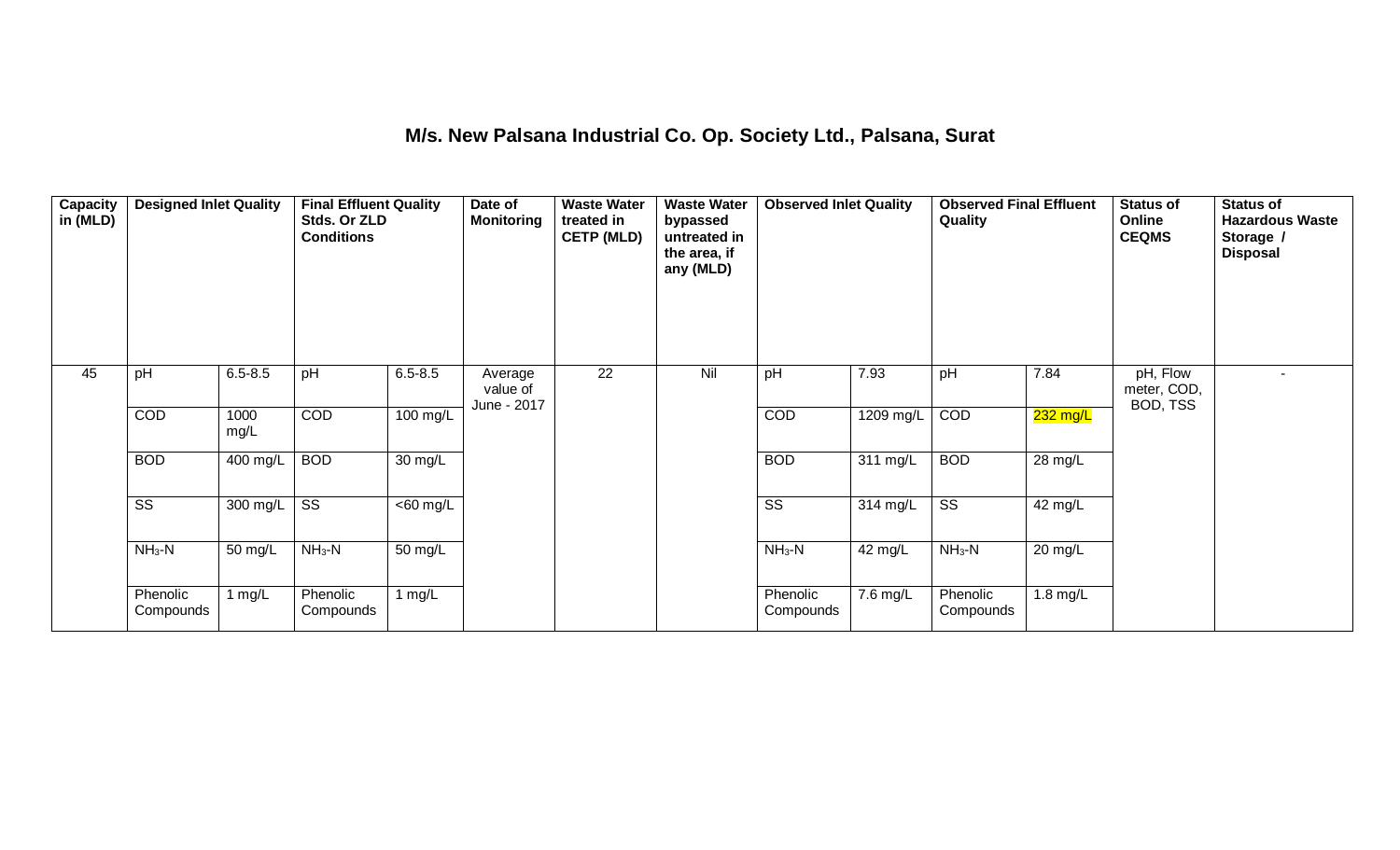#### **M/s. Gujarat Eco Textile Park Pvt Ltd, Palsana, Surat**

| Capacity<br>in (MLD) | <b>Designed Inlet Quality</b> |                         | <b>Final Effluent Quality</b><br>Stds. Or ZLD<br><b>Conditions</b> |             | Date of<br><b>Monitoring</b>       | <b>Waste Water</b><br>treated in<br><b>CETP (MLD)</b> | <b>Waste Water</b><br>bypassed<br>untreated in<br>the area, if<br>any (MLD) | <b>Observed Inlet Quality</b> |             | <b>Observed Final Effluent</b><br>Quality |             | <b>Status of</b><br>Online<br><b>CEQMS</b> | <b>Status of</b><br><b>Hazardous Waste</b><br>Storage /<br><b>Disposal</b> |
|----------------------|-------------------------------|-------------------------|--------------------------------------------------------------------|-------------|------------------------------------|-------------------------------------------------------|-----------------------------------------------------------------------------|-------------------------------|-------------|-------------------------------------------|-------------|--------------------------------------------|----------------------------------------------------------------------------|
| 60                   | pH                            | <b>Not</b><br>Furnished | pH                                                                 | 6.5 to 8.5  | Average<br>value of<br>June - 2017 | $\overline{35}$                                       | Nil                                                                         | pH                            | 7.32        | pH                                        | 7.81        | pH, Flow<br>Meter, COD<br>Meter            | Storage - 70 MT                                                            |
|                      | <b>COD</b>                    |                         | COD                                                                | 100 mg/L    |                                    |                                                       |                                                                             | COD                           | 496 mg/L    | COD                                       | $190$ mg/L  | including<br><b>TOC</b>                    | Disposal - 15 MT                                                           |
|                      | <b>BOD</b>                    |                         | <b>BOD</b>                                                         | 30 mg/L     |                                    |                                                       |                                                                             | <b>BOD</b>                    | 50 mg/L     | <b>BOD</b>                                | 28 mg/L     |                                            |                                                                            |
|                      | $\overline{\text{ss}}$        |                         | $\overline{\text{SS}}$                                             | $<$ 60 mg/L |                                    |                                                       |                                                                             | $\overline{\text{ss}}$        | 170 mg/L    | $\overline{\text{ss}}$                    | 70 mg/L     |                                            |                                                                            |
|                      | $NH3-N$                       |                         | $NH3-N$                                                            | 50 mg/L     |                                    |                                                       |                                                                             | $NH3-N$                       | 40 mg/L     | $NH3-N$                                   | 15 mg/L     |                                            |                                                                            |
|                      | Phenolic<br>Compounds         |                         | Phenolic<br>Compounds                                              | 1 mg/L      |                                    |                                                       |                                                                             | Phenolic<br>Compounds         | $0.35$ mg/L | Phenolic<br>Compounds                     | $0.72$ mg/L |                                            |                                                                            |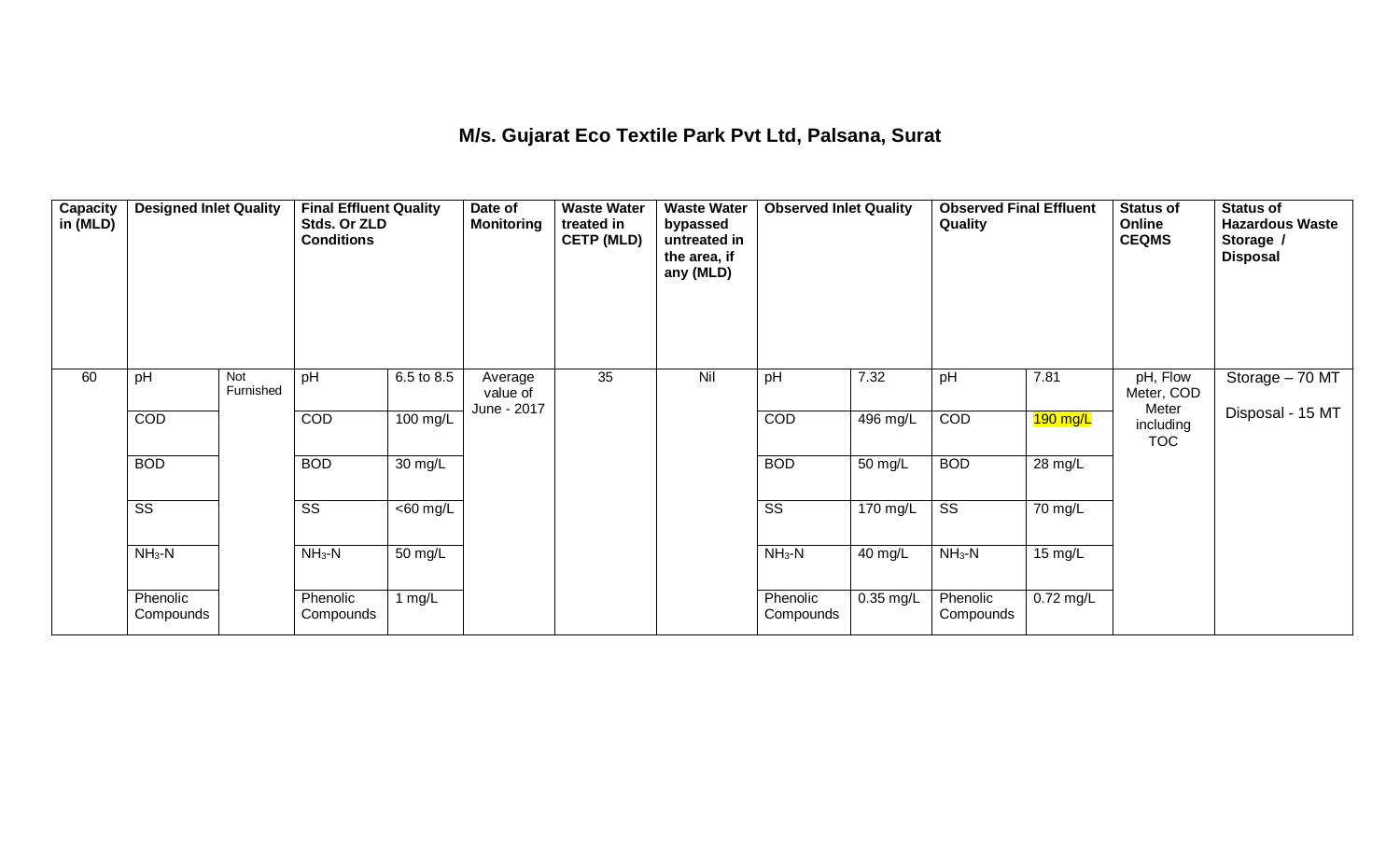#### **M/s. Fairdeal Textile Parks Pvt. Ltd, Kosamaba, Surat**

| Capacity<br>in (MLD) | <b>Designed Inlet Quality</b> |                  | <b>Final Effluent Quality</b><br>Stds. Or ZLD<br><b>Conditions</b> |             | Date of<br><b>Monitoring</b>       | <b>Waste Water</b><br>treated in<br><b>CETP (MLD)</b> | <b>Waste Water</b><br>bypassed<br>untreated in<br>the area, if<br>any (MLD) | <b>Observed Inlet Quality</b> |                          | <b>Observed Final Effluent</b><br>Quality |             | <b>Status of</b><br>Online<br><b>CEQMS</b> | <b>Status of</b><br><b>Hazardous Waste</b><br>Storage /<br><b>Disposal</b> |
|----------------------|-------------------------------|------------------|--------------------------------------------------------------------|-------------|------------------------------------|-------------------------------------------------------|-----------------------------------------------------------------------------|-------------------------------|--------------------------|-------------------------------------------|-------------|--------------------------------------------|----------------------------------------------------------------------------|
| 2.25                 | pH                            | Not<br>Furnished | pH                                                                 | 6.5 to 8.5  | Average<br>value of<br>June - 2017 | 1.00                                                  | Nil                                                                         | pH                            | 6.92                     | pH                                        | 6.94        | pH, Flow<br>Meter                          | Storage $-200$ kg<br>Disposal - 5 MT                                       |
|                      | <b>COD</b>                    |                  | COD                                                                | 100 mg/L    |                                    |                                                       |                                                                             | COD                           | 496 mg/L                 | COD                                       | $132$ mg/L  |                                            |                                                                            |
|                      | <b>BOD</b>                    |                  | <b>BOD</b>                                                         | 30 mg/L     |                                    |                                                       |                                                                             | <b>BOD</b>                    | 86 mg/L                  | <b>BOD</b>                                | 25 mg/L     |                                            |                                                                            |
|                      | $\overline{\text{ss}}$        |                  | $\overline{\text{SS}}$                                             | $<$ 60 mg/L |                                    |                                                       |                                                                             | $\overline{\text{ss}}$        | 72 mg/L                  | $\overline{\text{ss}}$                    | 12 mg/L     |                                            |                                                                            |
|                      | $NH3-N$                       |                  | $NH3-N$                                                            | 50 mg/L     |                                    |                                                       |                                                                             | $NH3-N$                       | $\overline{\phantom{0}}$ | $NH3-N$                                   |             |                                            |                                                                            |
|                      | Phenolic<br>Compounds         |                  | Phenolic<br>Compounds                                              | 1 $mg/L$    |                                    |                                                       |                                                                             | Phenolic<br>Compounds         | $0.27$ mg/L              | Phenolic<br>Compounds                     | $0.18$ mg/L |                                            |                                                                            |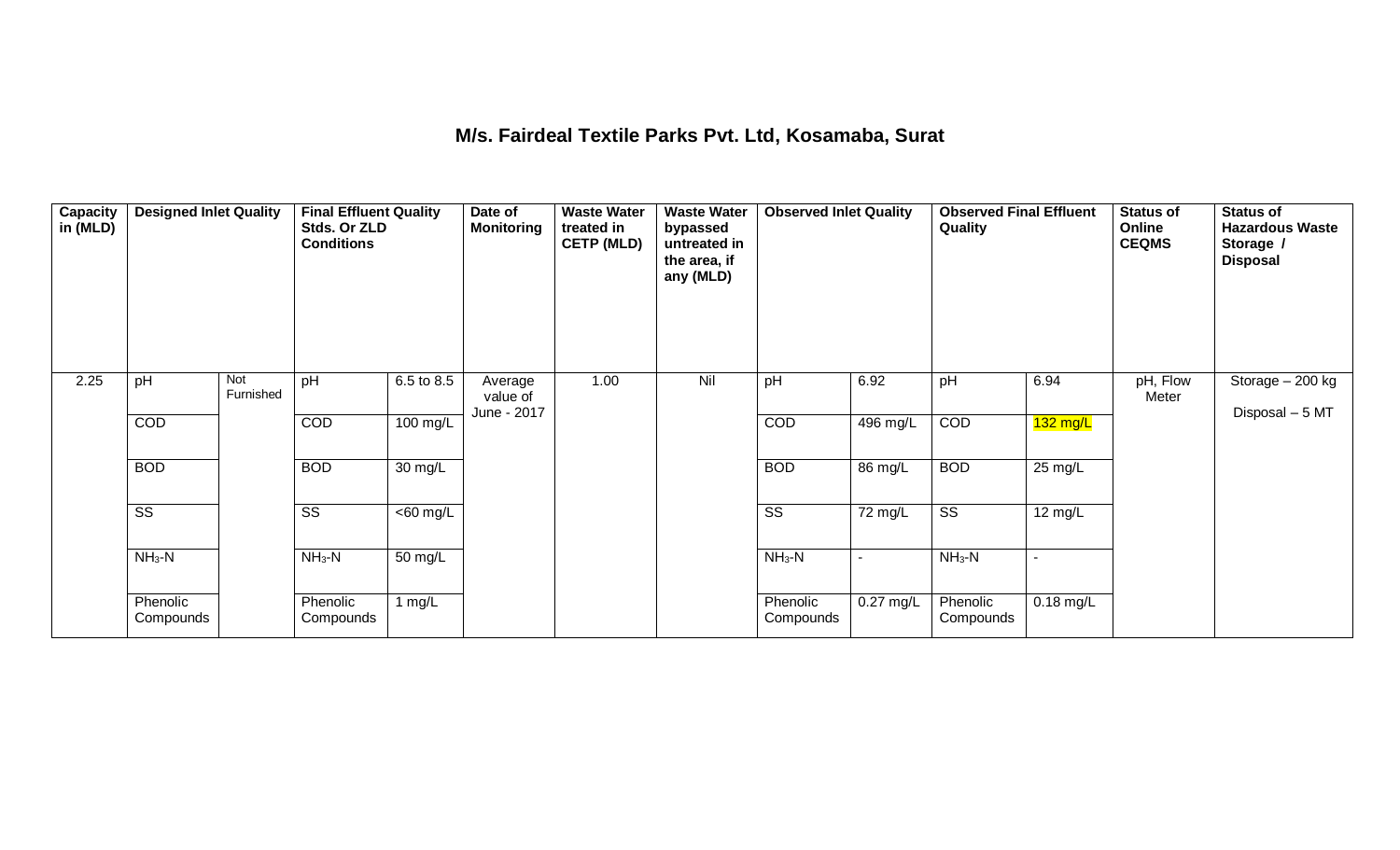## **M/s. Panoli Enviro Technology Ltd., GIDC-Panoil, Bharuch**

| Capacity<br>in (MLD) | <b>Designed Inlet Quality</b> |                  | <b>Final Effluent Quality</b><br>Stds. Or ZLD<br><b>Conditions</b> |                    | Date of<br><b>Monitoring</b>       | <b>Waste Water</b><br>treated in<br><b>CETP (MLD)</b> | <b>Waste Water</b><br>bypassed<br>untreated in<br>the area, if<br>any (MLD) | <b>Observed Inlet Quality</b> |                    | <b>Observed Final Effluent</b><br>Quality |                   | <b>Status of</b><br>Online<br><b>CEQMS</b> | <b>Status of</b><br><b>Hazardous Waste</b><br>Storage /<br><b>Disposal</b> |
|----------------------|-------------------------------|------------------|--------------------------------------------------------------------|--------------------|------------------------------------|-------------------------------------------------------|-----------------------------------------------------------------------------|-------------------------------|--------------------|-------------------------------------------|-------------------|--------------------------------------------|----------------------------------------------------------------------------|
| 1.00                 | pH                            | Not<br>Furnished | pH                                                                 | $5.5 - 8.5$        | Average<br>value of<br>June - 2017 | 0.35                                                  | Nil                                                                         | pH                            | 6.68               | pH                                        | 6.91              | pH, Flow<br>Meter, TOC                     | Storage - Nil                                                              |
|                      | COD                           |                  | COD                                                                | $100 \text{ mg/L}$ |                                    |                                                       |                                                                             | COD                           | 1320 mg/L          | COD                                       | 430 mg/L          |                                            |                                                                            |
|                      | <b>BOD</b>                    |                  | <b>BOD</b>                                                         | 30 mg/L            |                                    |                                                       |                                                                             | <b>BOD</b>                    | 360 mg/L           | <b>BOD</b>                                | $48 \text{ mg/L}$ |                                            |                                                                            |
|                      | $\overline{\text{ss}}$        |                  | $\overline{\text{SS}}$                                             | 100 mg/L           |                                    |                                                       |                                                                             | $\overline{\text{ss}}$        | 235 mg/L           | $\overline{\text{SS}}$                    | 75 mg/L           |                                            |                                                                            |
|                      | $NH3-N$                       |                  | $NH_3-N$                                                           | 50 mg/L            |                                    |                                                       |                                                                             | $NH3-N$                       | 73 mg/L            | $NH_3-N$                                  | 12 mg/L           |                                            |                                                                            |
|                      | Phenolic<br>Compounds         |                  | Phenolic<br>Compounds                                              | 1 $mg/L$           |                                    |                                                       |                                                                             | Phenolic<br>Compounds         | $1.7 \text{ mg/L}$ | Phenolic<br>Compounds                     | $0.42$ mg/L       |                                            |                                                                            |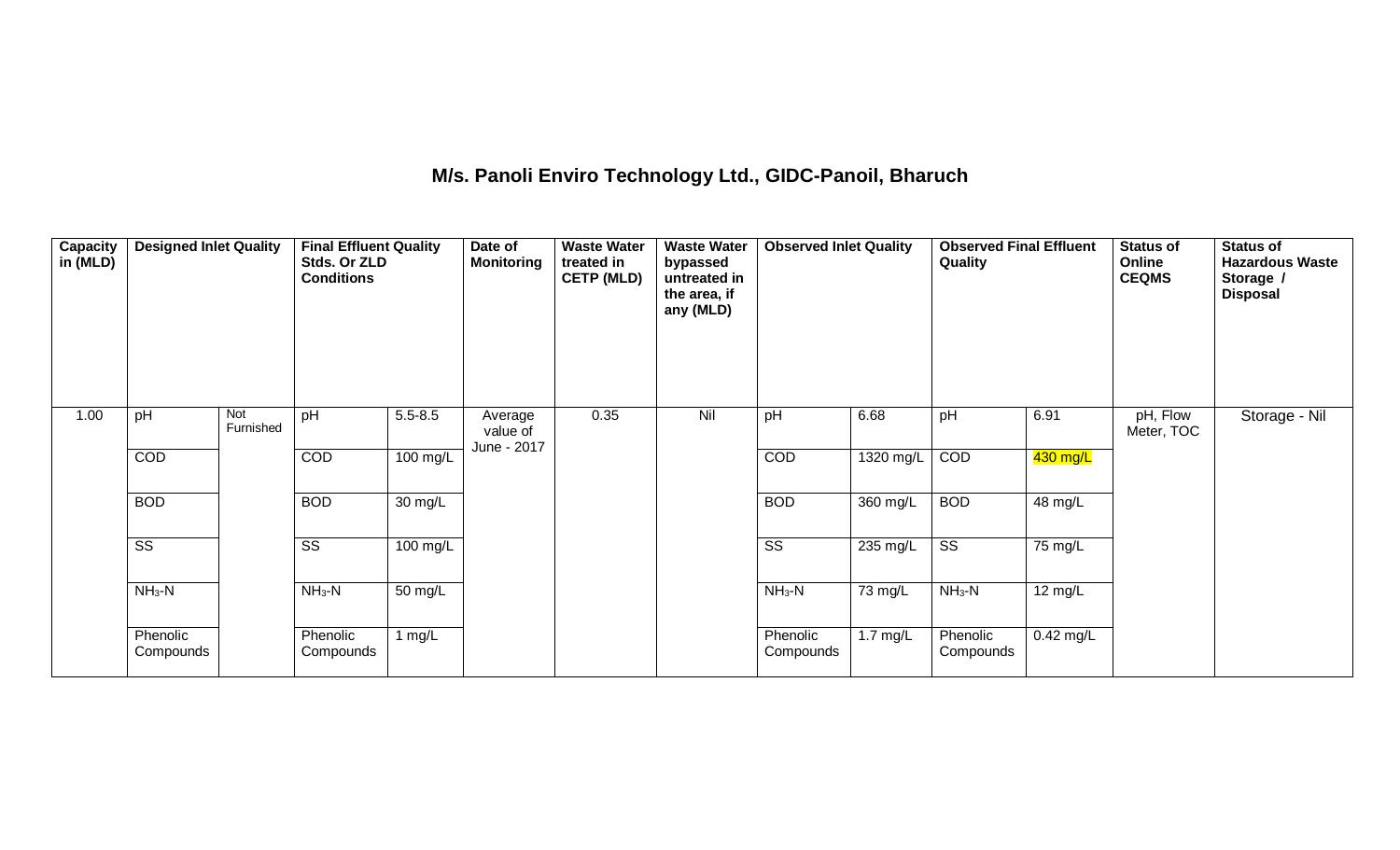#### **M/s. Enviro Technology Ltd., GIDC-Ankleshwar, Bharuch**

| Capacity<br>in (MLD) | <b>Designed Inlet Quality</b>                   |                  | <b>Final Effluent Quality</b><br>Stds. Or ZLD<br><b>Conditions</b> |                    | Date of<br><b>Monitoring</b> | <b>Waste Water</b><br>treated in<br><b>CETP (MLD)</b> | <b>Waste Water</b><br>bypassed<br>untreated in<br>the area, if<br>any (MLD) | <b>Observed Inlet Quality</b>                   |               | <b>Observed Final Effluent</b><br>Quality          |                    | <b>Status of</b><br>Online<br><b>CEQMS</b> | <b>Status of</b><br><b>Hazardous Waste</b><br>Storage /<br><b>Disposal</b> |
|----------------------|-------------------------------------------------|------------------|--------------------------------------------------------------------|--------------------|------------------------------|-------------------------------------------------------|-----------------------------------------------------------------------------|-------------------------------------------------|---------------|----------------------------------------------------|--------------------|--------------------------------------------|----------------------------------------------------------------------------|
| 1.80                 | pH                                              | Not<br>Furnished | pH                                                                 | $5.5 - 8.5$        | Average<br>value of          | 1.10                                                  | Nil                                                                         | pH                                              | 1.24          | pH                                                 | 7.16               | pH, Flow,<br>COD, BOD,                     | Storage - Nil                                                              |
|                      | COD                                             |                  | COD                                                                | 100 mg/L           | June - 2017                  |                                                       |                                                                             | COD                                             | 2972 mg/L     | COD                                                | 780 mg/L           | TSS, TOC                                   |                                                                            |
|                      | BOD <sub>(3</sub><br>days at<br>$27^{\circ}C$ ) |                  | BOD <sub>(3</sub><br>days at<br>$27^{\circ}C$ )                    | 30 mg/L            |                              |                                                       |                                                                             | BOD <sub>(3</sub><br>days at<br>$27^{\circ}C$ ) | 801 mg/L      | $\overline{B}$ OD (3<br>days at<br>$27^{\circ}C$ ) | $118 \text{ mg/L}$ |                                            |                                                                            |
|                      | $\overline{\text{ss}}$                          |                  | $\overline{\text{ss}}$                                             | $100 \text{ mg/L}$ |                              |                                                       |                                                                             | $\overline{\text{ss}}$                          | 247 mg/L      | $\overline{\text{ss}}$                             | 91 mg/L            |                                            |                                                                            |
|                      | $NH3-N$                                         |                  | $NH3-N$                                                            | 50 mg/L            |                              |                                                       |                                                                             | $NH3-N$                                         | 53 mg/L       | $NH3-N$                                            | 41 mg/L            |                                            |                                                                            |
|                      | Phenolic<br>Compounds                           |                  | Phenolic<br>Compounds                                              | 1 $mg/L$           |                              |                                                       |                                                                             | Phenolic<br>Compounds                           | 10.76<br>mg/L | Phenolic<br>Compounds                              | $0.61$ mg/L        |                                            |                                                                            |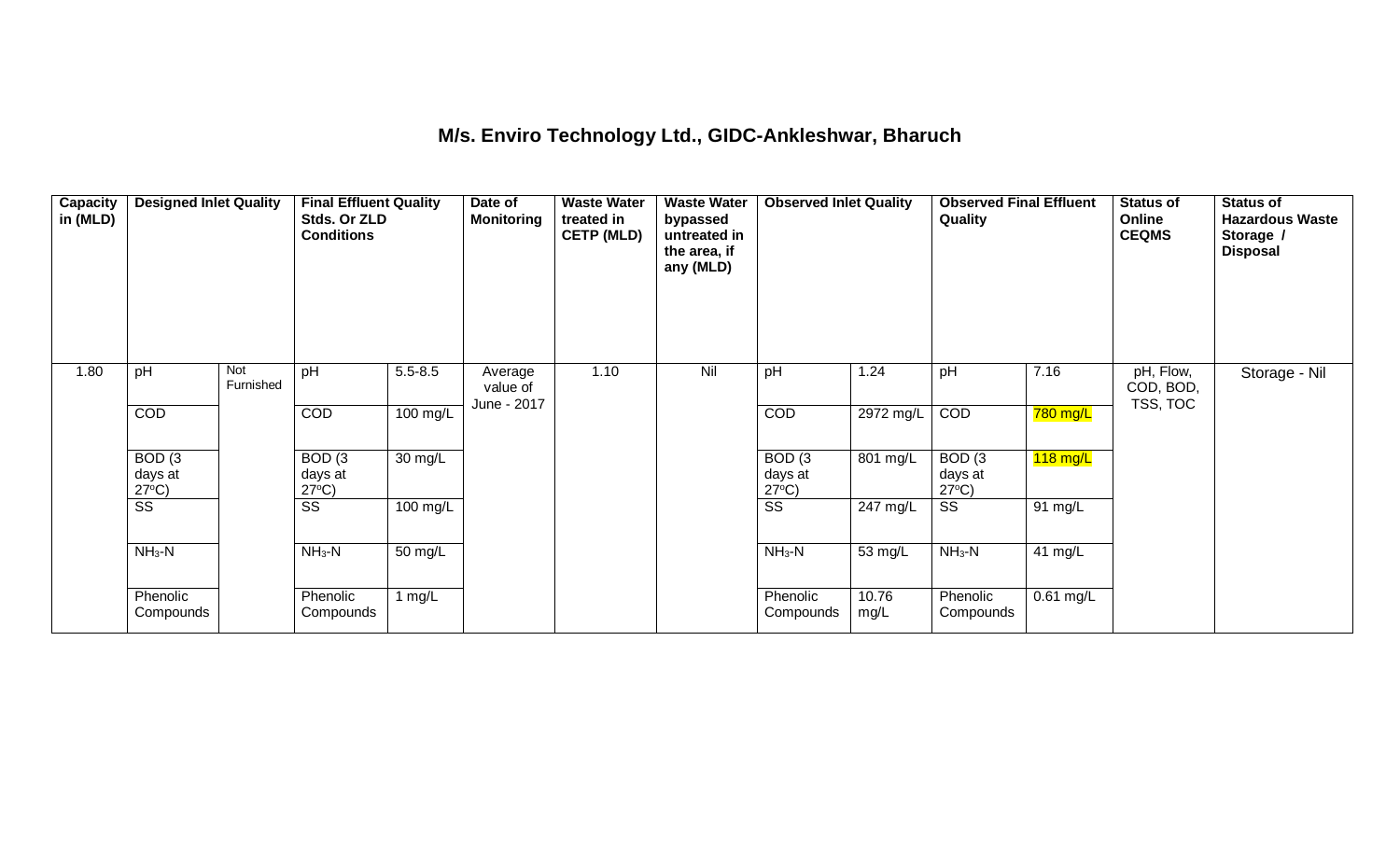### **M/s. Narmada Clean Tech Ltd., (Bharuch Eco-Aqua Infrastructure Ltd.,)(BEAIL), Ankleshwar**

| Capacity<br>in (MLD) | <b>Designed Inlet Quality</b> |                  | <b>Final Effluent Quality</b><br>Stds. Or ZLD<br><b>Conditions</b> |                      | Date of<br><b>Monitoring</b>       | <b>Waste Water</b><br>treated in<br><b>CETP (MLD)</b> | <b>Waste Water</b><br>bypassed<br>untreated in<br>the area, if<br>any (MLD) | <b>Observed Inlet Quality</b> |                    | <b>Observed Final Effluent</b><br>Quality |                    | <b>Status of</b><br>Online<br><b>CEQMS</b> | <b>Status of</b><br><b>Hazardous Waste</b><br>Storage /<br><b>Disposal</b> |
|----------------------|-------------------------------|------------------|--------------------------------------------------------------------|----------------------|------------------------------------|-------------------------------------------------------|-----------------------------------------------------------------------------|-------------------------------|--------------------|-------------------------------------------|--------------------|--------------------------------------------|----------------------------------------------------------------------------|
| 40                   | pH                            | Not<br>Furnished | pH                                                                 | $6-9$                | Average<br>value of<br>June - 2017 | 40                                                    | Nil                                                                         | pH                            | 7.82               | pH                                        | 7.71               | pH, Flow<br>Meter, TOC,<br><b>TSS</b>      | Storage $-30$ MT                                                           |
|                      | COD                           |                  | COD                                                                | 500 mg/L             |                                    |                                                       |                                                                             | COD                           | 1178 mg/L          | COD                                       | $645$ mg/L         |                                            |                                                                            |
|                      | <b>BOD</b>                    |                  | <b>BOD</b>                                                         | $100 \text{ mg/L}$   |                                    |                                                       |                                                                             | <b>BOD</b>                    | $285$ mg/L         | <b>BOD</b>                                | 49 mg/L            |                                            |                                                                            |
|                      | $\overline{\text{ss}}$        |                  | $\overline{\text{SS}}$                                             | $100 \text{ mg/L}$   |                                    |                                                       |                                                                             | $\overline{\text{ss}}$        | 260 mg/L           | $\overline{\text{ss}}$                    | 48 mg/L            |                                            |                                                                            |
|                      | $NH3-N$                       |                  | $NH3-N$                                                            | $\overline{50}$ mg/L |                                    |                                                       |                                                                             | $NH3-N$                       | $475 \text{ mg/L}$ | $NH3-N$                                   | $165 \text{ mg/L}$ |                                            |                                                                            |
|                      | Phenolic<br>Compounds         |                  | Phenolic<br>Compounds                                              | 5 mg/L               |                                    |                                                       |                                                                             | Phenolic<br>Compounds         | 5.77 mg/L          | Phenolic<br>Compounds                     | 1 mg/ $L$          |                                            |                                                                            |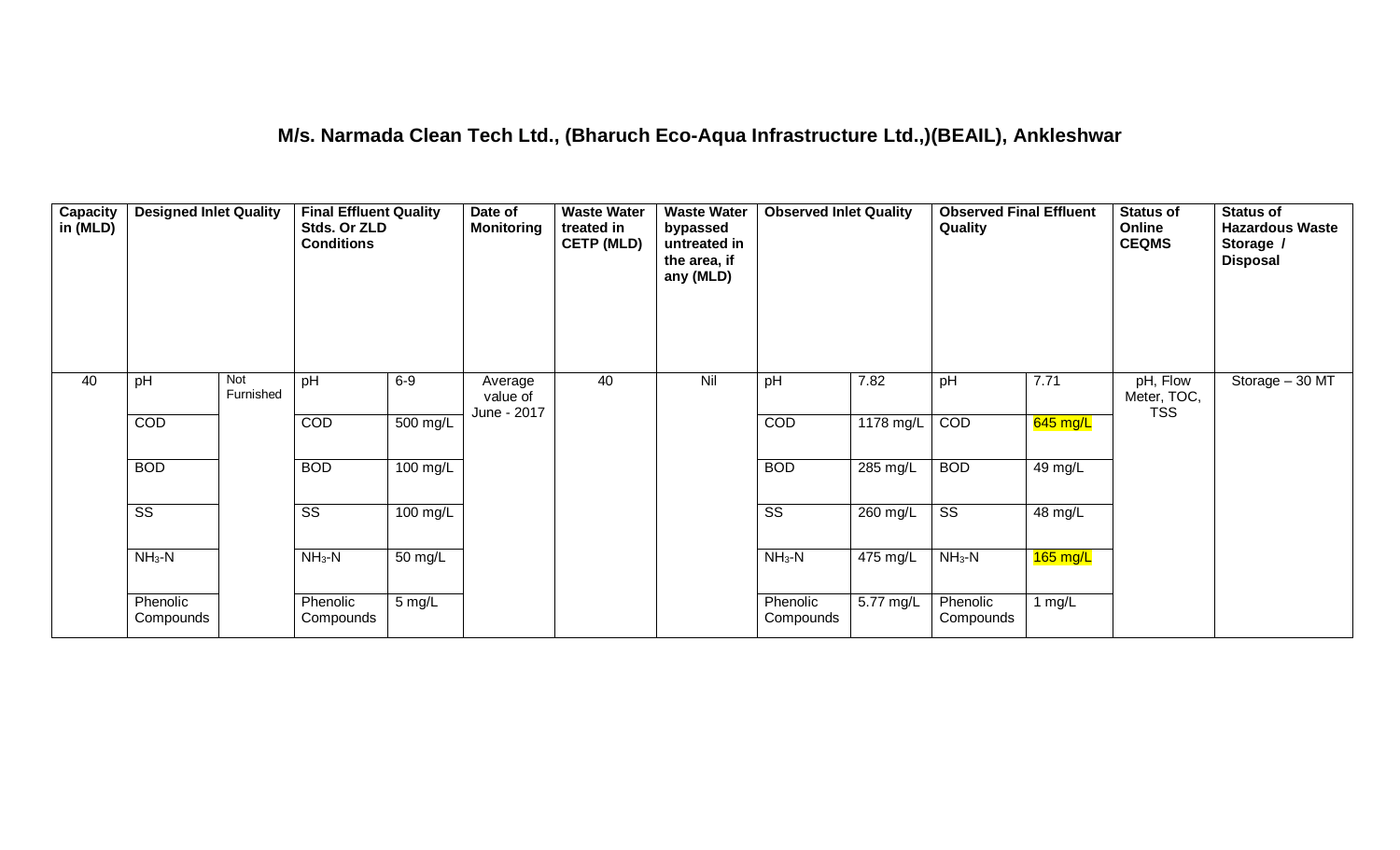## **M/s. Nandesari Industrial Association (CETP), GIDC-Nandesari, Vadodara**

| Capacity<br>in (MLD) | <b>Designed Inlet Quality</b> |                  | <b>Final Effluent Quality</b><br>Stds. Or ZLD<br><b>Conditions</b> |                   | Date of<br><b>Monitoring</b>       | <b>Waste Water</b><br>treated in<br><b>CETP (MLD)</b> | <b>Waste Water</b><br>bypassed<br>untreated in<br>the area, if<br>any (MLD) | <b>Observed Inlet Quality</b> |                   | <b>Observed Final Effluent</b><br>Quality |                       | <b>Status of</b><br>Online<br><b>CEQMS</b>          | <b>Status of</b><br><b>Hazardous Waste</b><br>Storage /<br><b>Disposal</b> |
|----------------------|-------------------------------|------------------|--------------------------------------------------------------------|-------------------|------------------------------------|-------------------------------------------------------|-----------------------------------------------------------------------------|-------------------------------|-------------------|-------------------------------------------|-----------------------|-----------------------------------------------------|----------------------------------------------------------------------------|
| 6.80                 | pH                            | 5 to 9           | pH                                                                 | 6.5 to 8.5        | Average<br>value of<br>June - 2017 | 4.80                                                  | Nil                                                                         | pH                            | 7.12              | pH                                        | 5.63                  | pH, COD,<br>BOD, TSS,<br>NH <sub>3</sub> -N, Color, |                                                                            |
|                      | <b>COD</b>                    | 2000<br>mg/L     | COD                                                                | 250 mg/L          |                                    |                                                       |                                                                             | COD                           | 1541 mg/L         | COD                                       | <mark>297 mg/L</mark> | TOC,<br>Temperature                                 |                                                                            |
|                      | <b>BOD</b>                    | 500 mg/L         | <b>BOD</b>                                                         | 100 mg/L          |                                    |                                                       |                                                                             | <b>BOD</b>                    | 457 mg/L          | <b>BOD</b>                                | 74 mg/L               |                                                     |                                                                            |
|                      | $\overline{\text{ss}}$        | 600 mg/L         | $\overline{\text{ss}}$                                             | 100 mg/L          |                                    |                                                       |                                                                             | $\overline{\text{ss}}$        | $1136$ mg/L       | $\overline{\text{ss}}$                    | $150$ mg/L            |                                                     |                                                                            |
|                      | $NH3-N$                       | 50 mg/L          | $NH3-N$                                                            | $50 \text{ mg/L}$ |                                    |                                                       |                                                                             | $NH3-N$                       | $17 \text{ mg/L}$ | $NH3-N$                                   | 1 mg/ $L$             |                                                     |                                                                            |
|                      | Phenolic<br>Compounds         | $5 \text{ mg/L}$ | Phenolic<br>Compounds                                              | 1 $mg/L$          |                                    |                                                       |                                                                             | Phenolic<br>Compounds         | $0.99$ mg/L       | Phenolic<br>Compounds                     | $0.56$ mg/L           |                                                     |                                                                            |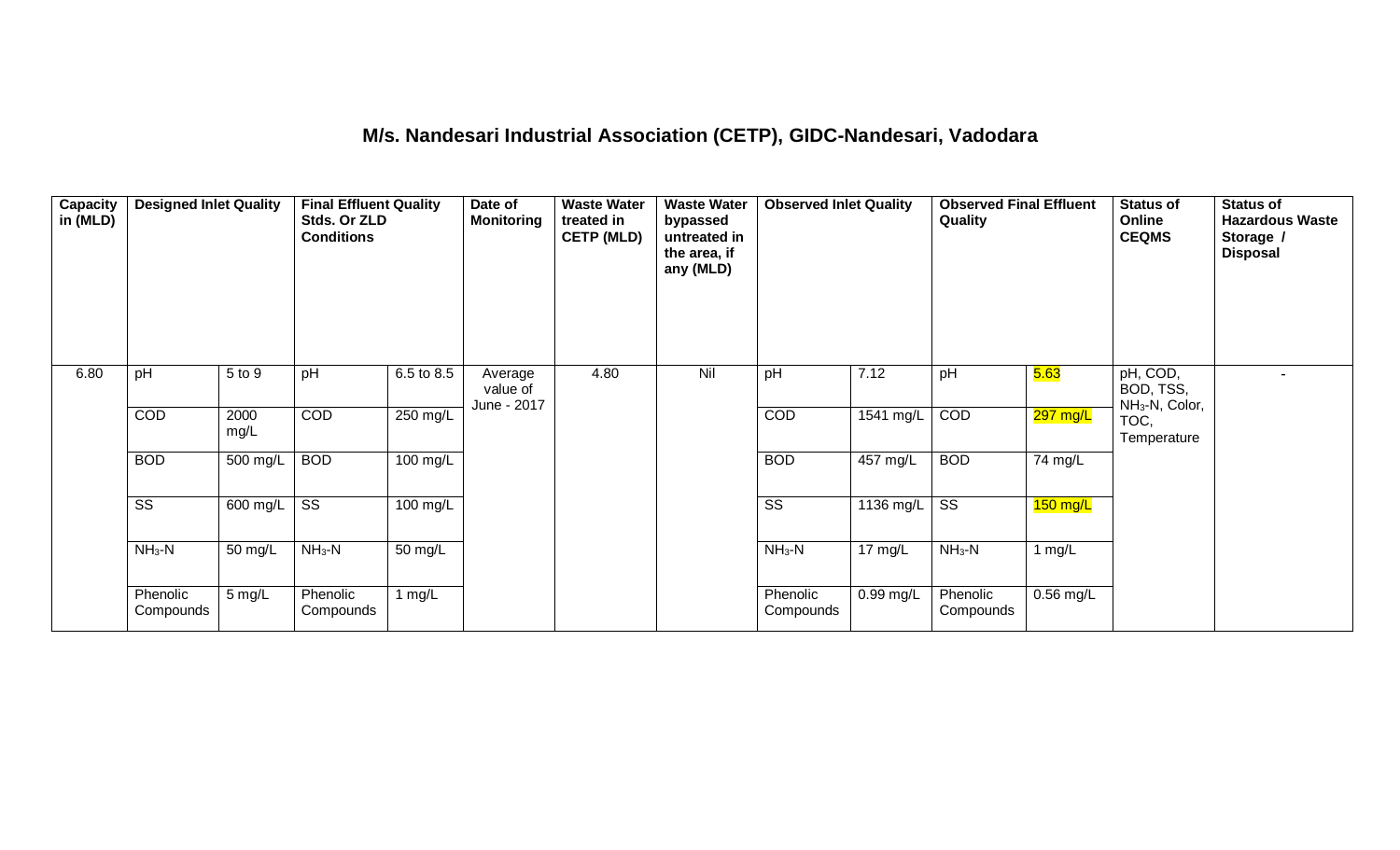### **M/s. Enviro Infrastructure Co. Ltd., Umraya(Padra), Vadodara**

| Capacity<br>in (MLD) | <b>Designed Inlet Quality</b> |              | <b>Final Effluent Quality</b><br>Stds. Or ZLD<br><b>Conditions</b> |            | Date of<br><b>Monitoring</b>       | <b>Waste Water</b><br>treated in<br><b>CETP (MLD)</b> | <b>Waste Water</b><br>bypassed<br>untreated in<br>the area, if<br>any (MLD) | <b>Observed Inlet Quality</b> |             | <b>Observed Final Effluent</b><br>Quality |                    | Status of<br>Online<br><b>CEQMS</b>    | <b>Status of</b><br><b>Hazardous Waste</b><br>Storage /<br><b>Disposal</b> |
|----------------------|-------------------------------|--------------|--------------------------------------------------------------------|------------|------------------------------------|-------------------------------------------------------|-----------------------------------------------------------------------------|-------------------------------|-------------|-------------------------------------------|--------------------|----------------------------------------|----------------------------------------------------------------------------|
| 4.50                 | pH                            | 5 to 9       | pH                                                                 | 6.5 to 8.5 | Average<br>value of<br>June - 2017 | 1.50                                                  | Nil                                                                         | pH                            | 7.52        | pH                                        | 7.81               | pH, Flow<br>Meter, TOC,<br>TSS, Color, |                                                                            |
|                      | COD                           | 2000<br>mg/L | COD                                                                | 250 mg/L   |                                    |                                                       |                                                                             | COD                           | 508 mg/L    | COD                                       | $238 \text{ mg/L}$ | $NH3-N$                                |                                                                            |
|                      | <b>BOD</b>                    | 500 mg/L     | <b>BOD</b>                                                         | 100 mg/L   |                                    |                                                       |                                                                             | <b>BOD</b>                    | 36 mg/L     | <b>BOD</b>                                | 36 mg/L            |                                        |                                                                            |
|                      | $\overline{\text{ss}}$        | 600 mg/L     | $\overline{\text{ss}}$                                             | 100 mg/L   |                                    |                                                       |                                                                             | $\overline{\text{ss}}$        | 492 mg/L    | $\overline{\text{ss}}$                    | 60 mg/L            |                                        |                                                                            |
|                      | $NH3-N$                       | 50 mg/L      | $NH3-N$                                                            | 50 mg/L    |                                    |                                                       |                                                                             | $NH3-N$                       | 5.04 mg/L   | $NH3-N$                                   | 4 mg/L             |                                        |                                                                            |
|                      | Phenolic<br>Compounds         | 5 mg/L       | Phenolic<br>Compounds                                              | 1 $mg/L$   |                                    |                                                       |                                                                             | Phenolic<br>Compounds         | $0.36$ mg/L | Phenolic<br>Compounds                     | $0.30$ mg/L        |                                        |                                                                            |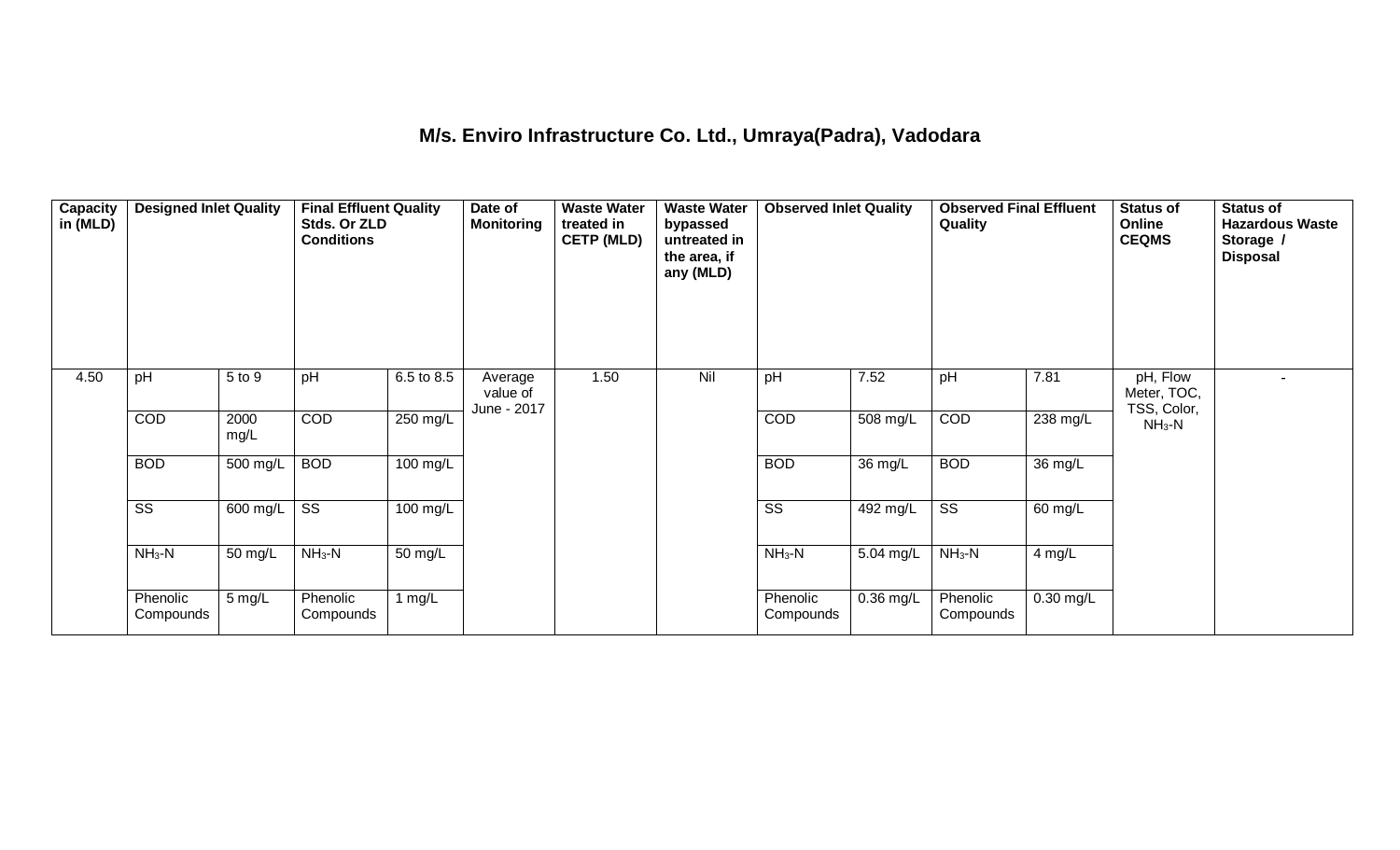#### **M/s. Naroda Enviro Project Ltd., Naroda, Ahmedabad**

| Capacity<br>in (MLD) | <b>Designed Inlet Quality</b> |              | <b>Final Effluent Quality</b><br>Stds. Or ZLD<br><b>Conditions</b> |             | Date of<br><b>Monitoring</b>       | <b>Waste Water</b><br>treated in<br><b>CETP (MLD)</b> | <b>Waste Water</b><br>bypassed<br>untreated in<br>the area, if<br>any (MLD) | <b>Observed Inlet Quality</b> | <b>Observed Final Effluent</b><br>Quality |             | <b>Status of</b><br>Online<br><b>CEQMS</b> | <b>Status of</b><br><b>Hazardous Waste</b><br>Storage /<br><b>Disposal</b> |
|----------------------|-------------------------------|--------------|--------------------------------------------------------------------|-------------|------------------------------------|-------------------------------------------------------|-----------------------------------------------------------------------------|-------------------------------|-------------------------------------------|-------------|--------------------------------------------|----------------------------------------------------------------------------|
| 3.00                 | pH                            | $6.5 - 8.5$  | pH                                                                 | $6.5 - 8.5$ | Average<br>value of<br>June - 2017 | 3.00                                                  | Nil                                                                         | pH                            | pH                                        | 7.99        | $\blacksquare$                             |                                                                            |
|                      | COD                           | 3000<br>mg/L | COD                                                                | 250 mg/L    |                                    |                                                       |                                                                             | COD                           | COD                                       | $1629$ mg/L |                                            |                                                                            |
|                      | <b>BOD</b>                    | 1200<br>mg/L | <b>BOD</b>                                                         | 30 mg/L     |                                    |                                                       |                                                                             | <b>BOD</b>                    | <b>BOD</b>                                | 434 mg/L    |                                            |                                                                            |
|                      | $\overline{\text{ss}}$        | 300 mg/L     | $\overline{\text{ss}}$                                             | 100 mg/L    |                                    |                                                       |                                                                             | $\overline{\text{ss}}$        | $\overline{\text{ss}}$                    | 234 mg/L    |                                            |                                                                            |
|                      | $NH3-N$                       | 50 mg/L      | $NH3-N$                                                            | 50 mg/L     |                                    |                                                       |                                                                             | $NH3-N$                       | $NH3-N$                                   | $110$ mg/L  |                                            |                                                                            |
|                      | Phenolic<br>Compounds         | 1 $mg/L$     | Phenolic<br>Compounds                                              | 1 $mg/L$    |                                    |                                                       |                                                                             | Phenolic<br>Compounds         | Phenolic<br>Compounds                     | $1.43$ mg/L |                                            |                                                                            |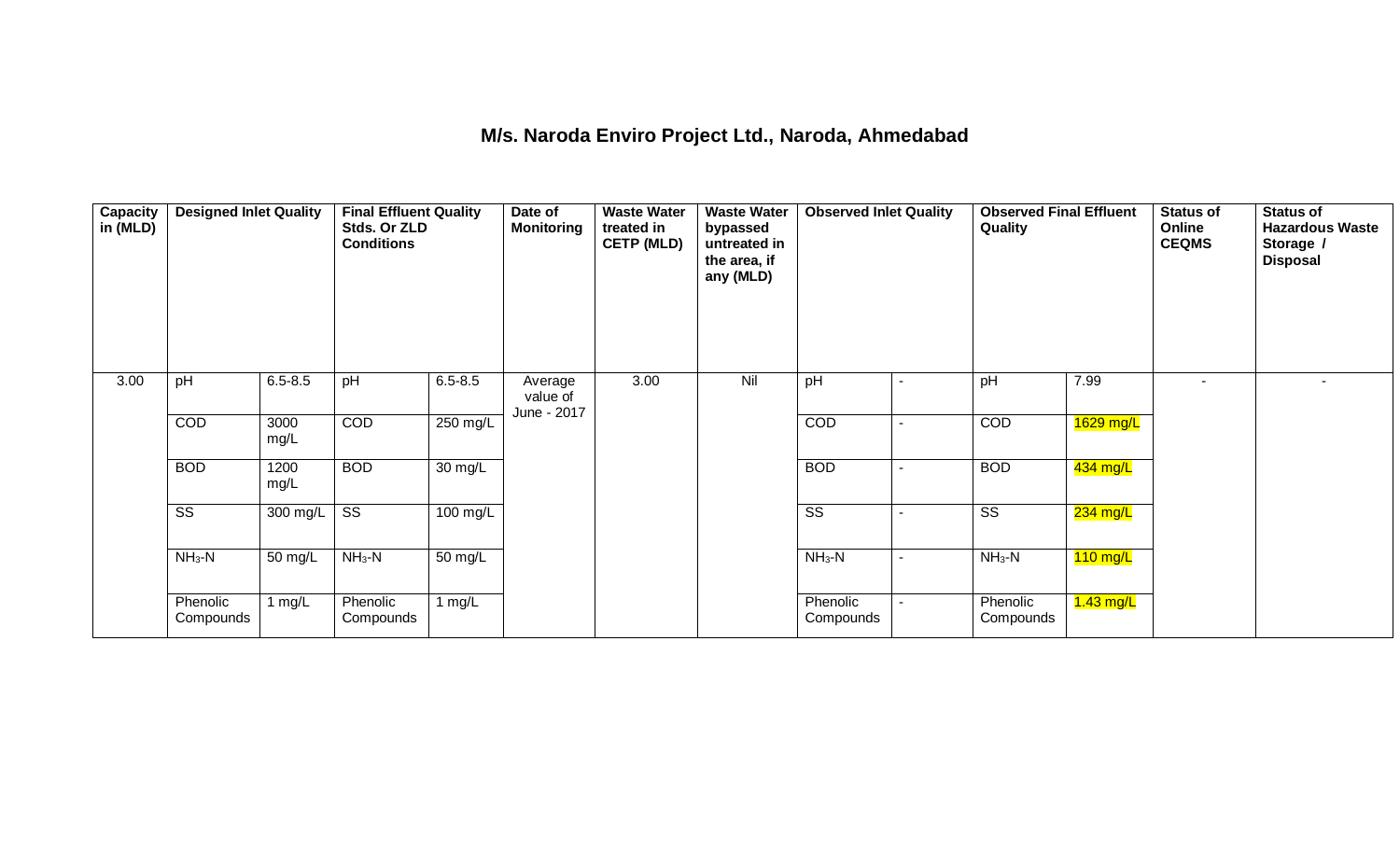### **M/s. The Green Environment Services Co. Op. Society Ltd, Vatva, Ahmedabad**

| Capacity<br>in (MLD) | <b>Designed Inlet Quality</b> |              | <b>Final Effluent Quality</b><br>Stds. Or ZLD<br><b>Conditions</b> |                   | Date of<br><b>Monitoring</b>       | <b>Waste Water</b><br>treated in<br><b>CETP (MLD)</b> | <b>Waste Water</b><br>bypassed<br>untreated in<br>the area, if<br>any (MLD) | <b>Observed Inlet Quality</b> |   | <b>Observed Final Effluent</b><br>Quality |                     | <b>Status of</b><br>Online<br><b>CEQMS</b> | <b>Status of</b><br><b>Hazardous Waste</b><br>Storage /<br><b>Disposal</b> |
|----------------------|-------------------------------|--------------|--------------------------------------------------------------------|-------------------|------------------------------------|-------------------------------------------------------|-----------------------------------------------------------------------------|-------------------------------|---|-------------------------------------------|---------------------|--------------------------------------------|----------------------------------------------------------------------------|
| 16                   | pH                            | $6.5 - 8.5$  | pH                                                                 | $6.5 - 8.5$       | Average<br>value of<br>June - 2017 | 20                                                    | Nil                                                                         | pH                            |   | pH                                        | 7.26                | pH, Flow<br>Meter, TOC,<br>COD, BOD,       |                                                                            |
|                      | COD                           | 3000<br>mg/L | <b>COD</b>                                                         | 250 mg/L          |                                    |                                                       |                                                                             | <b>COD</b>                    |   | COD                                       | 735 mg/L            | <b>TSS</b>                                 |                                                                            |
|                      | <b>BOD</b>                    | 1200<br>mg/L | <b>BOD</b>                                                         | $30 \text{ mg/L}$ |                                    |                                                       |                                                                             | <b>BOD</b>                    | ٠ | <b>BOD</b>                                | $220$ mg/L          |                                            |                                                                            |
|                      | $\overline{\text{ss}}$        | 300 mg/L     | $\overline{\text{SS}}$                                             | 100 mg/L          |                                    |                                                       |                                                                             | $\overline{\text{SS}}$        |   | $\overline{\text{ss}}$                    | $130$ mg/L          |                                            |                                                                            |
|                      | $NH3-N$                       | 50 mg/L      | $NH3-N$                                                            | 50 mg/L           |                                    |                                                       |                                                                             | $NH_3-N$                      |   | $NH3-N$                                   | 47 mg/L             |                                            |                                                                            |
|                      | Phenolic<br>Compounds         | 1 mg/ $L$    | Phenolic<br>Compounds                                              | 1 $mg/L$          |                                    |                                                       |                                                                             | Phenolic<br>Compounds         |   | Phenolic<br>Compounds                     | $1.17 \text{ mg/L}$ |                                            |                                                                            |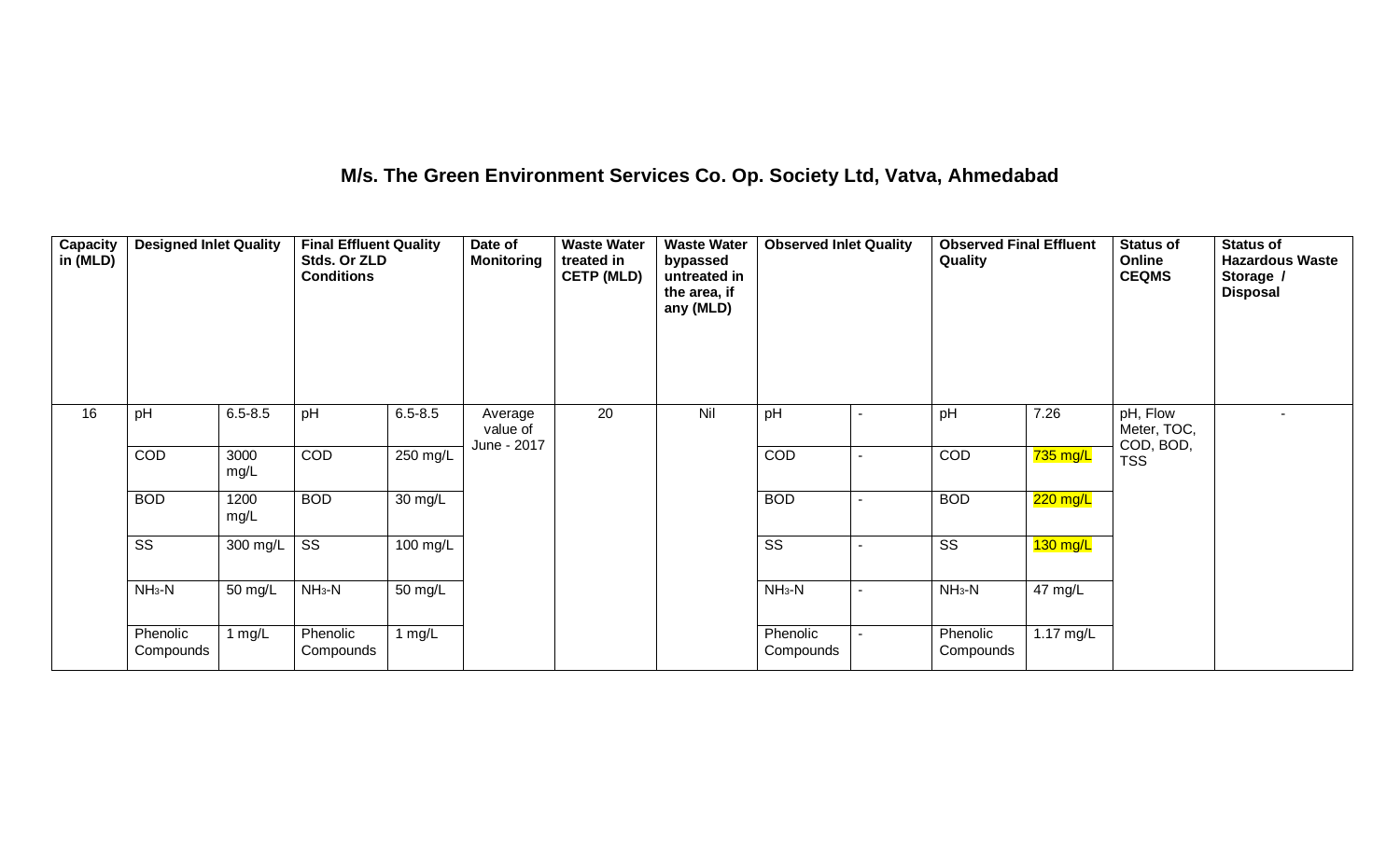### **M/s. Odhav Enviro Project Ltd., Odhav, Ahmedabad**

| Capacity<br>in (MLD) | <b>Designed Inlet Quality</b> |              | <b>Final Effluent Quality</b><br>Stds. Or ZLD<br><b>Conditions</b> |                      | Date of<br><b>Monitoring</b>       | <b>Waste Water</b><br>treated in<br><b>CETP (MLD)</b> | <b>Waste Water</b><br>bypassed<br>untreated in<br>the area, if<br>any (MLD) | <b>Observed Inlet Quality</b> |                | <b>Observed Final Effluent</b><br>Quality |             | <b>Status of</b><br>Online<br><b>CEQMS</b>   | <b>Status of</b><br><b>Hazardous Waste</b><br>Storage /<br><b>Disposal</b> |
|----------------------|-------------------------------|--------------|--------------------------------------------------------------------|----------------------|------------------------------------|-------------------------------------------------------|-----------------------------------------------------------------------------|-------------------------------|----------------|-------------------------------------------|-------------|----------------------------------------------|----------------------------------------------------------------------------|
| 1.6                  | pH                            | $6.5 - 8.5$  | pH                                                                 | $6.5 - 8.5$          | Average<br>value of<br>June - 2017 | 1.00                                                  | Nil                                                                         | pH                            |                | pH                                        | 7.10        | Flow meter at<br>inlet & outlet,<br>COD, pH, | Storage - 30 MT                                                            |
|                      | COD                           | 3000<br>mg/L | <b>COD</b>                                                         | 250 mg/L             |                                    |                                                       |                                                                             | <b>COD</b>                    | $\blacksquare$ | COD                                       | 303 mg/L    | TSS, BOD                                     |                                                                            |
|                      | <b>BOD</b>                    | 1200<br>mg/L | <b>BOD</b>                                                         | $\overline{30}$ mg/L |                                    |                                                       |                                                                             | <b>BOD</b>                    | ٠              | <b>BOD</b>                                | 98 mg/L     |                                              |                                                                            |
|                      | $\overline{\text{ss}}$        | 300 mg/L     | $\overline{\text{SS}}$                                             | 100 mg/L             |                                    |                                                       |                                                                             | $\overline{\text{SS}}$        |                | $\overline{\text{ss}}$                    | 60 mg/L     |                                              |                                                                            |
|                      | $NH3-N$                       | 50 mg/L      | $NH3-N$                                                            | 50 mg/L              |                                    |                                                       |                                                                             | $NH3-N$                       |                | $NH3-N$                                   | 11 $mg/L$   |                                              |                                                                            |
|                      | Phenolic<br>Compounds         | 1 $mg/L$     | Phenolic<br>Compounds                                              | 1 $mg/L$             |                                    |                                                       |                                                                             | Phenolic<br>Compounds         |                | Phenolic<br>Compounds                     | $2.95$ mg/L |                                              |                                                                            |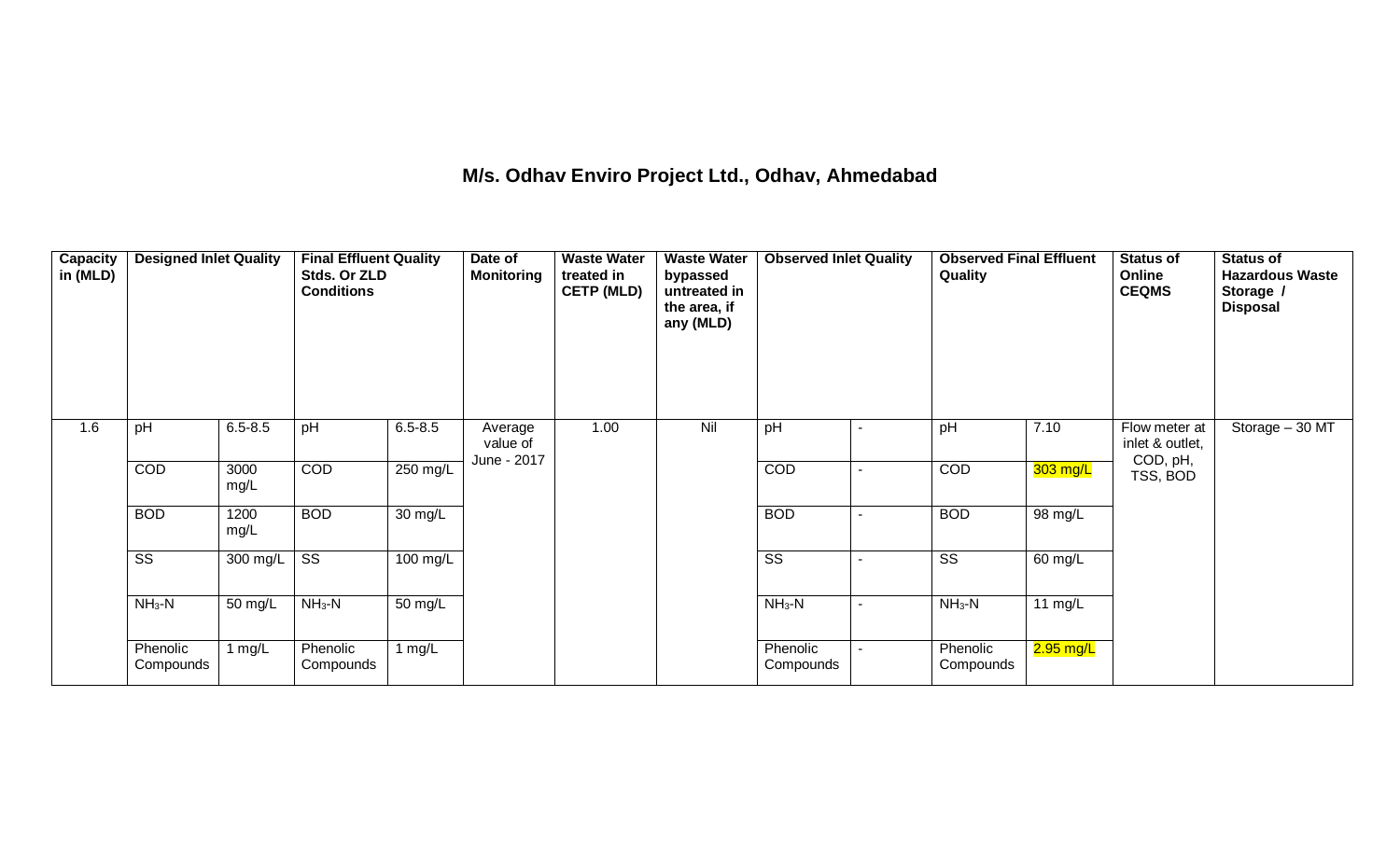#### **M/s. Odhav Green Enviro Project Association, Odhav, Ahmedabad**

| Capacity<br>in (MLD) | <b>Designed Inlet Quality</b> |              | <b>Final Effluent Quality</b><br>Stds. Or ZLD<br><b>Conditions</b> |                    | Date of<br><b>Monitoring</b>       | <b>Waste Water</b><br>treated in<br><b>CETP (MLD)</b> | <b>Waste Water</b><br>bypassed<br>untreated in<br>the area, if<br>any (MLD) | <b>Observed Inlet Quality</b> |                | <b>Observed Final Effluent</b><br>Quality |            | <b>Status of</b><br>Online<br><b>CEQMS</b> | <b>Status of</b><br><b>Hazardous Waste</b><br>Storage /<br><b>Disposal</b> |
|----------------------|-------------------------------|--------------|--------------------------------------------------------------------|--------------------|------------------------------------|-------------------------------------------------------|-----------------------------------------------------------------------------|-------------------------------|----------------|-------------------------------------------|------------|--------------------------------------------|----------------------------------------------------------------------------|
| 1.00                 | pH                            | $6.5 - 8.5$  | pH                                                                 | $6.5 - 8.5$        | Average<br>value of<br>June - 2017 | 0.60                                                  | Nil                                                                         | pH                            |                | pH                                        | 7.94       |                                            | $\blacksquare$                                                             |
|                      | COD                           | 3000<br>mg/L | COD                                                                | 250 mg/L           |                                    |                                                       |                                                                             | COD                           |                | COD                                       | 410 mg/L   |                                            |                                                                            |
|                      | <b>BOD</b>                    | 1200<br>mg/L | <b>BOD</b>                                                         | 30 mg/L            |                                    |                                                       |                                                                             | <b>BOD</b>                    | $\blacksquare$ | <b>BOD</b>                                | $154$ mg/L |                                            |                                                                            |
|                      | $\overline{\text{SS}}$        | 300 mg/L     | $\overline{\text{SS}}$                                             | $100 \text{ mg/L}$ |                                    |                                                       |                                                                             | $\overline{\text{ss}}$        |                | $\overline{\text{SS}}$                    | 132 mg/L   |                                            |                                                                            |
|                      | $NH3-N$                       | 50 mg/L      | $NH3-N$                                                            | 50 mg/L            |                                    |                                                       |                                                                             | $NH3-N$                       |                | $NH3-N$                                   | 62 mg/L    |                                            |                                                                            |
|                      | Phenolic<br>Compounds         | 1 $mg/L$     | Phenolic<br>Compounds                                              | 1 $mg/L$           |                                    |                                                       |                                                                             | Phenolic<br>Compounds         |                | Phenolic<br>Compounds                     | <b>BDL</b> |                                            |                                                                            |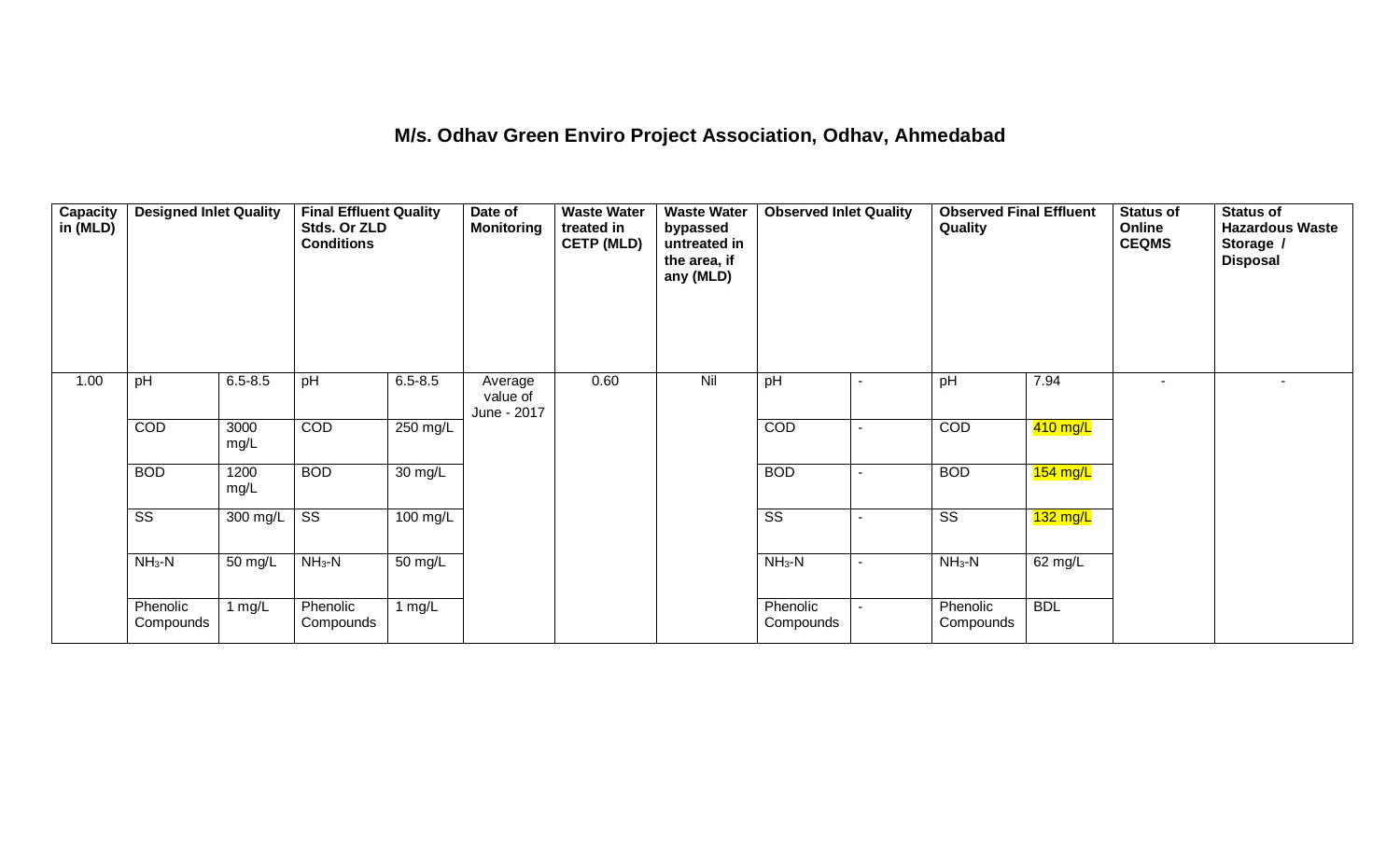### **M/s. Narol Dyestuff Enviro Society., Narol, Ahmedabad**

| Capacity<br>in (MLD) | <b>Designed Inlet Quality</b> |              | <b>Final Effluent Quality</b><br>Stds. Or ZLD<br><b>Conditions</b> |             | Date of<br><b>Monitoring</b>       | <b>Waste Water</b><br>treated in<br><b>CETP (MLD)</b> | <b>Waste Water</b><br>bypassed<br>untreated in<br>the area, if<br>any (MLD) | <b>Observed Inlet Quality</b> | <b>Observed Final Effluent</b><br>Quality |             | <b>Status of</b><br>Online<br><b>CEQMS</b> | <b>Status of</b><br><b>Hazardous Waste</b><br>Storage /<br><b>Disposal</b> |
|----------------------|-------------------------------|--------------|--------------------------------------------------------------------|-------------|------------------------------------|-------------------------------------------------------|-----------------------------------------------------------------------------|-------------------------------|-------------------------------------------|-------------|--------------------------------------------|----------------------------------------------------------------------------|
| 0.10                 | pH                            | $6.5 - 8.5$  | pH                                                                 | $6.5 - 8.5$ | Average<br>value of<br>June - 2017 | 0.015                                                 | Nil                                                                         | pH                            | pH                                        | 7.69        | $\sim$                                     | Disposal $-15$ MT                                                          |
|                      | COD                           | 3000<br>mg/L | COD                                                                | 250 mg/L    |                                    |                                                       |                                                                             | COD                           | COD                                       | 763 mg/L    |                                            |                                                                            |
|                      | <b>BOD</b>                    | 1200<br>mg/L | <b>BOD</b>                                                         | 30 mg/L     |                                    |                                                       |                                                                             | <b>BOD</b>                    | <b>BOD</b>                                | 228 mg/L    |                                            |                                                                            |
|                      | $\overline{\text{SS}}$        | 300 mg/L     | $\overline{\text{SS}}$                                             | 100 mg/L    |                                    |                                                       |                                                                             | $\overline{\text{ss}}$        | $\overline{\text{SS}}$                    | 368 mg/L    |                                            |                                                                            |
|                      | $NH3-N$                       | 50 mg/L      | $NH3-N$                                                            | 50 mg/L     |                                    |                                                       |                                                                             | $NH3-N$                       | $NH3-N$                                   | 11 $mg/L$   |                                            |                                                                            |
|                      | Phenolic<br>Compounds         | 1 $mg/L$     | Phenolic<br>Compounds                                              | 1 $mg/L$    |                                    |                                                       |                                                                             | Phenolic<br>Compounds         | Phenolic<br>Compounds                     | $0.71$ mg/L |                                            |                                                                            |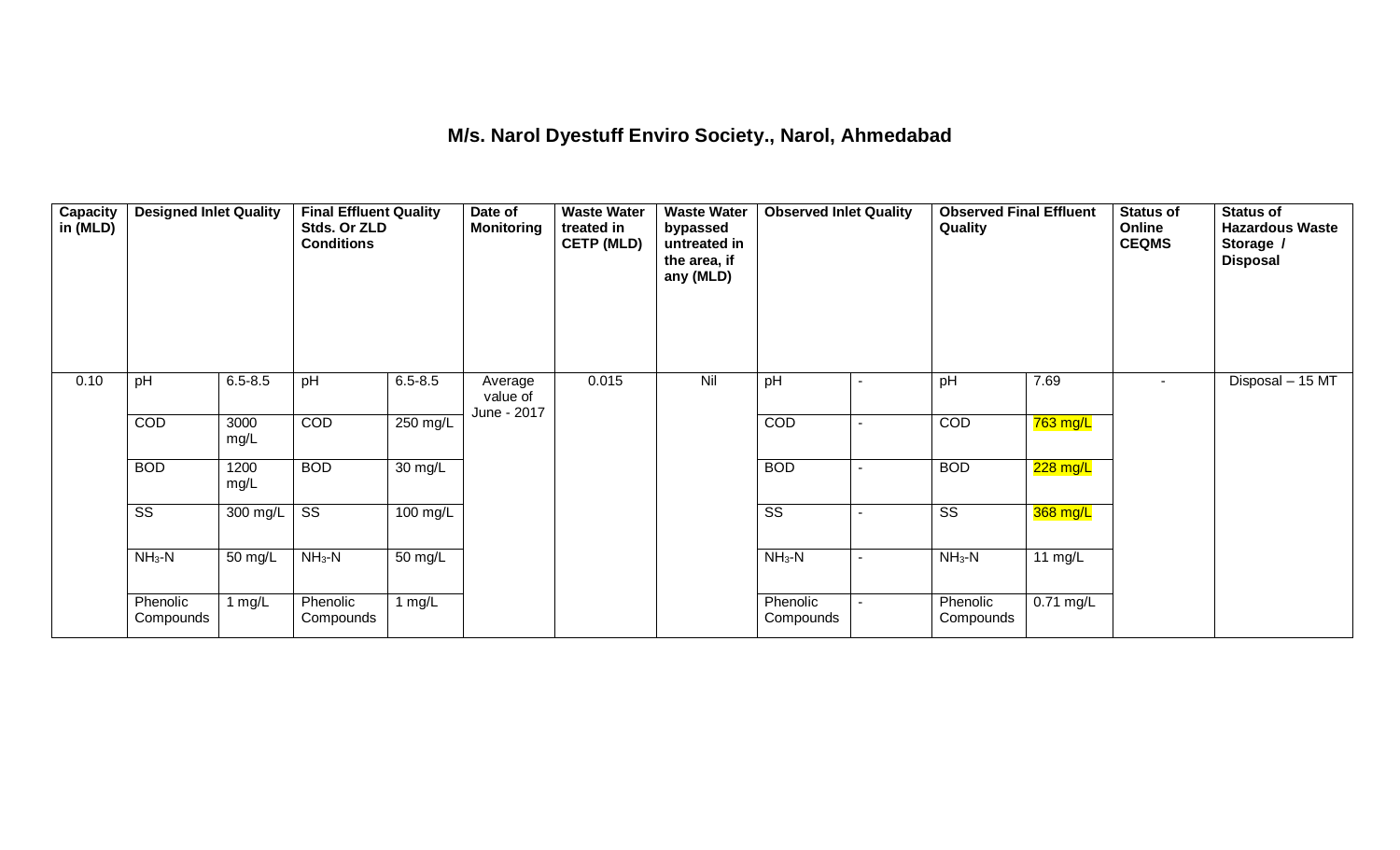# **M/s. Gujarat Vepari Maha Mandal Sahkari Udhyogik Vasahat Ltd, Ahmedabad**

| <b>Capacity</b><br>in (MLD) | <b>Designed Inlet Quality</b> |              | <b>Final Effluent Quality</b><br>Stds. Or ZLD<br><b>Conditions</b> |                      | Date of<br><b>Monitoring</b>       | <b>Waste Water</b><br>treated in<br><b>CETP (MLD)</b> | <b>Waste Water</b><br>bypassed<br>untreated in<br>the area, if<br>any (MLD) | <b>Observed Inlet Quality</b> |                          | <b>Observed Final Effluent</b><br>Quality |            | <b>Status of</b><br>Online<br><b>CEQMS</b> | <b>Status of</b><br><b>Hazardous Waste</b><br>Storage /<br><b>Disposal</b> |
|-----------------------------|-------------------------------|--------------|--------------------------------------------------------------------|----------------------|------------------------------------|-------------------------------------------------------|-----------------------------------------------------------------------------|-------------------------------|--------------------------|-------------------------------------------|------------|--------------------------------------------|----------------------------------------------------------------------------|
| 1.00                        | pH                            | $6.5 - 8.5$  | pH                                                                 | $6.5 - 8.5$          | Average<br>value of<br>June - 2017 | 0.60                                                  | Nil                                                                         | pH                            |                          | pH                                        | 7.30       | <b>Flow Meter</b>                          | Storage - 60 MT                                                            |
|                             | COD                           | 3000<br>mg/L | <b>COD</b>                                                         | 250 mg/L             |                                    |                                                       |                                                                             | <b>COD</b>                    |                          | COD                                       | 163 mg/L   |                                            |                                                                            |
|                             | <b>BOD</b>                    | 1200<br>mg/L | <b>BOD</b>                                                         | $\overline{30}$ mg/L |                                    |                                                       |                                                                             | <b>BOD</b>                    |                          | <b>BOD</b>                                | 52 mg/L    |                                            |                                                                            |
|                             | $\overline{\text{ss}}$        | 300 mg/L     | $\overline{\text{ss}}$                                             | 100 mg/L             |                                    |                                                       |                                                                             | $\overline{\text{ss}}$        |                          | $\overline{\text{ss}}$                    | $136$ mg/L |                                            |                                                                            |
|                             | $NH3-N$                       | 50 mg/L      | $NH3-N$                                                            | $50 \text{ mg/L}$    |                                    |                                                       |                                                                             | $NH_3-N$                      | $\overline{\phantom{a}}$ | $NH3-N$                                   | 59 mg/L    |                                            |                                                                            |
|                             | Phenolic<br>Compounds         | 1 mg/L       | Phenolic<br>Compounds                                              | 1 $mg/L$             |                                    |                                                       |                                                                             | Phenolic<br>Compounds         |                          | Phenolic<br>Compounds                     | <b>BDL</b> |                                            |                                                                            |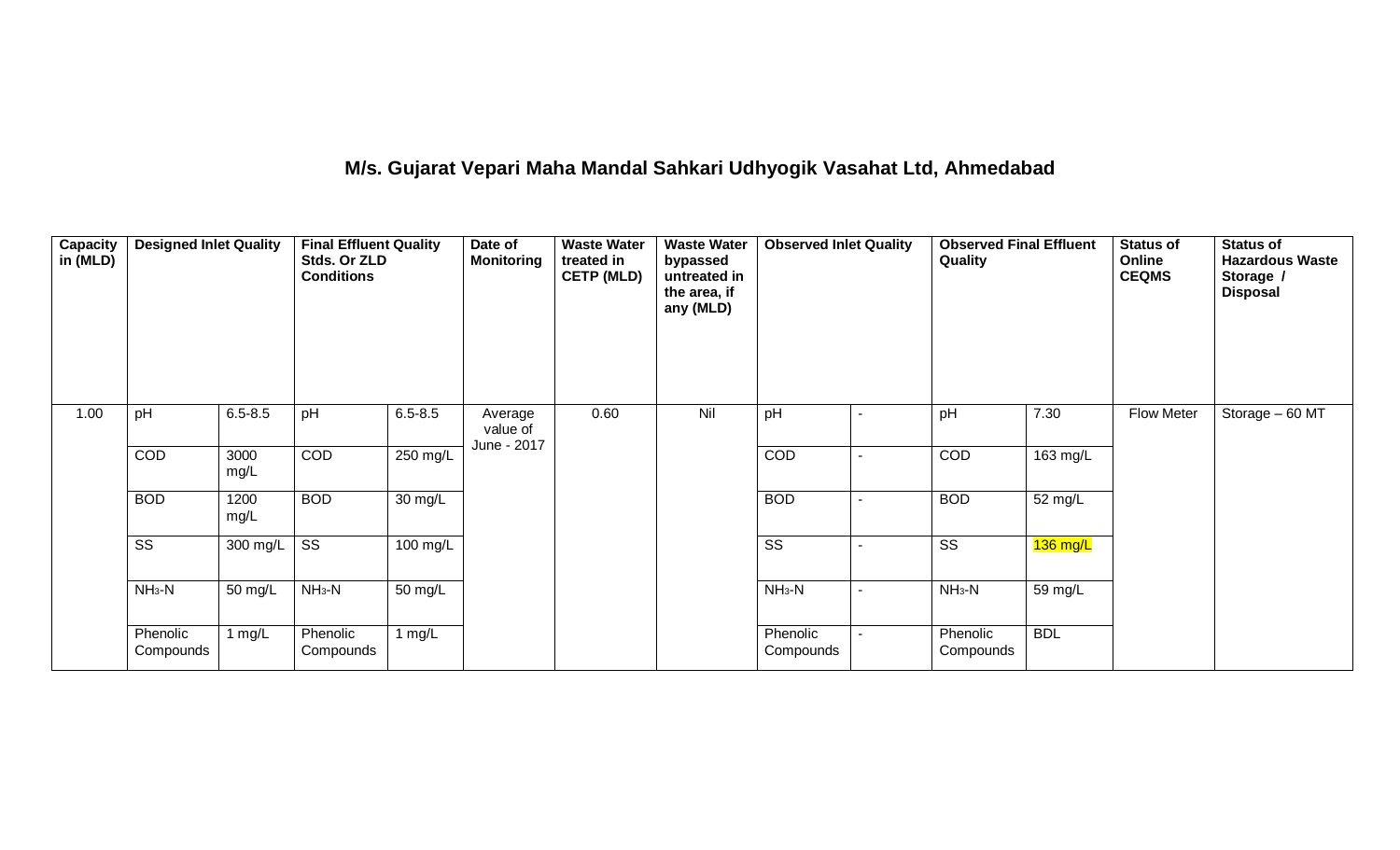### **M/s. Kalol GIDC Industries Association, Kadi, Gandhinagar**

| <b>Capacity</b><br>in (MLD) | <b>Designed Inlet Quality</b> |              | <b>Final Effluent Quality</b><br>Stds. Or ZLD<br><b>Conditions</b> |                    | Date of<br><b>Monitoring</b> | <b>Waste Water</b><br>treated in<br><b>CETP (MLD)</b> | <b>Waste Water</b><br>bypassed<br>untreated in<br>the area, if<br>any (MLD) | <b>Observed Inlet Quality</b> |                | <b>Observed Final Effluent</b><br>Quality |             | <b>Status of</b><br>Online<br><b>CEQMS</b> | <b>Status of</b><br><b>Hazardous Waste</b><br>Storage /<br><b>Disposal</b> |
|-----------------------------|-------------------------------|--------------|--------------------------------------------------------------------|--------------------|------------------------------|-------------------------------------------------------|-----------------------------------------------------------------------------|-------------------------------|----------------|-------------------------------------------|-------------|--------------------------------------------|----------------------------------------------------------------------------|
| 0.40                        | pH                            | 6.5 to 8.5   | pH                                                                 | 6.5 to 8.5         | Average<br>value of          | 0.35                                                  | Nil                                                                         | pH                            | ۰              | pH                                        | 7.74        |                                            | Storage - 3 MT                                                             |
|                             | COD                           | 2500<br>mg/L | <b>COD</b>                                                         | 250 mg/L           | June - 2017                  |                                                       |                                                                             | COD                           | $\blacksquare$ | COD                                       | 1348 mg/L   |                                            | Disposal - 13 MT                                                           |
|                             | <b>BOD</b>                    | 1000<br>mg/L | <b>BOD</b>                                                         | $100 \text{ mg/L}$ |                              |                                                       |                                                                             | <b>BOD</b>                    | $\blacksquare$ | <b>BOD</b>                                | 428 mg/L    |                                            |                                                                            |
|                             | SS                            |              | SS                                                                 | 100 mg/L           |                              |                                                       |                                                                             | SS                            | $\blacksquare$ | SS                                        | 236 mg/L    |                                            |                                                                            |
|                             | $NH3-N$                       | 50 mg/L      | $NH3-N$                                                            | 50 mg/L            |                              |                                                       |                                                                             | $NH3-N$                       | $\sim$         | $NH3-N$                                   | 77 mg/L     |                                            |                                                                            |
|                             | Phenolic<br>Compounds         |              | Phenolic<br>Compounds                                              | 1 $mg/L$           |                              |                                                       |                                                                             | Phenolic<br>Compounds         | $\sim$         | Phenolic<br>Compounds                     | $0.71$ mg/L |                                            |                                                                            |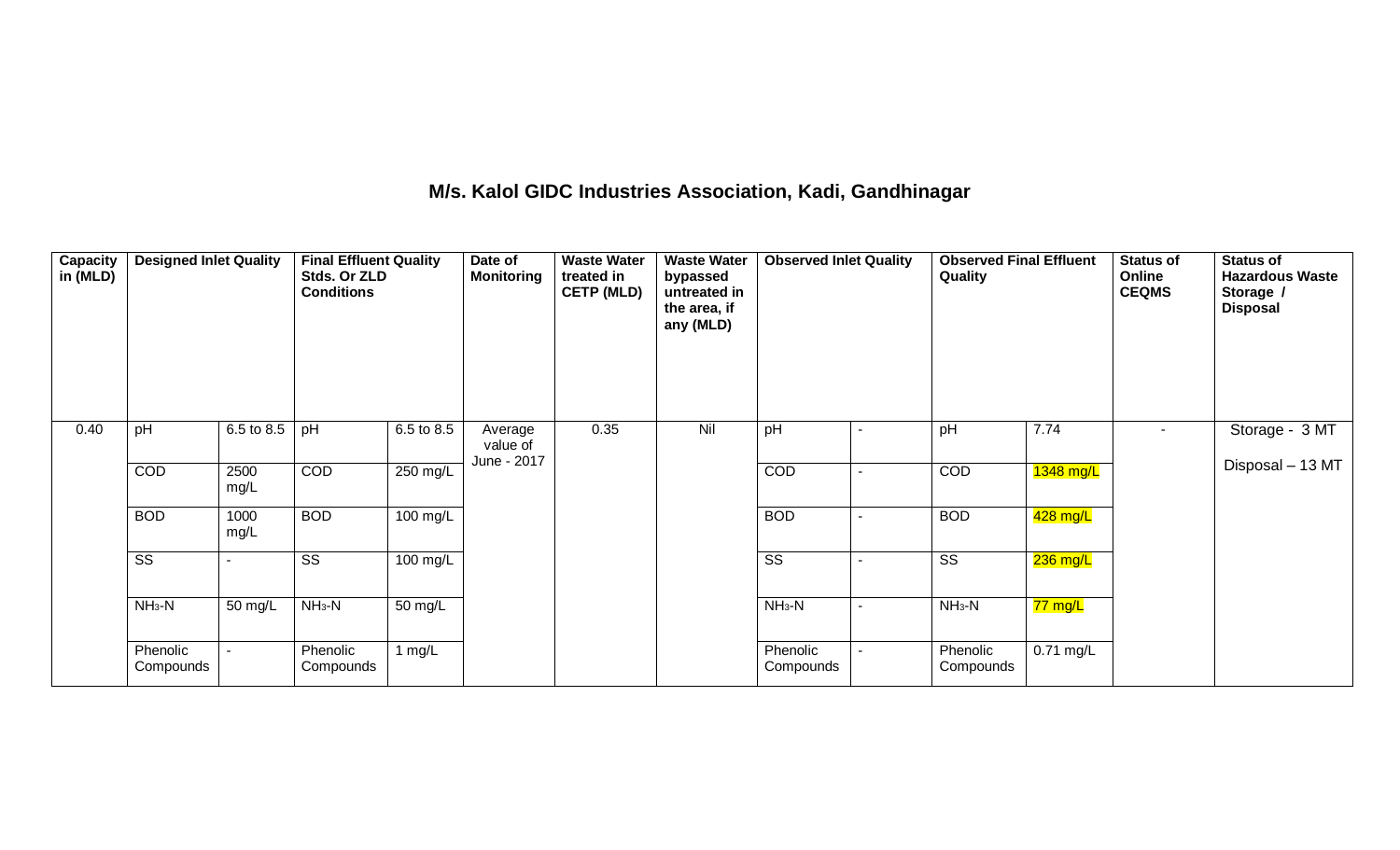### **M/s. Zydus Infrastructure Pvt. Ltd, Changodar, Ahmedabad**

| <b>Capacity</b><br>in (MLD) | <b>Designed Inlet Quality</b>                   |             | <b>Final Effluent Quality</b><br>Stds. Or ZLD<br><b>Conditions</b> |                                | Date of<br><b>Monitoring</b> | <b>Waste Water</b><br>treated in<br><b>CETP (MLD)</b> | <b>Waste Water</b><br>bypassed<br>untreated in<br>the area, if<br>any (MLD) | <b>Observed Inlet Quality</b>        |                | <b>Observed Final Effluent</b><br>Quality     |            | <b>Status of</b><br>Online<br><b>CEQMS</b> | <b>Status of</b><br><b>Hazardous Waste</b><br>Storage /<br><b>Disposal</b> |
|-----------------------------|-------------------------------------------------|-------------|--------------------------------------------------------------------|--------------------------------|------------------------------|-------------------------------------------------------|-----------------------------------------------------------------------------|--------------------------------------|----------------|-----------------------------------------------|------------|--------------------------------------------|----------------------------------------------------------------------------|
| 1.5                         | pH                                              | $6 - 8$     | pH                                                                 | No outlet<br>norms             | Average<br>value of          | 1.3                                                   | Nil                                                                         | pH                                   |                | pH                                            | 6.30       | pH, TOC<br>meter                           | Storage - 10 MT                                                            |
|                             | <b>COD</b>                                      | 850 mg/L    | COD                                                                | are<br>prescribe<br>d as it is | June - 2017                  |                                                       |                                                                             | COD                                  | $\blacksquare$ | COD                                           | 8 mg/L     |                                            |                                                                            |
|                             | BOD <sub>(3</sub><br>days at<br>$27^{\circ}C$ ) | 400 mg/L    | BOD <sub>(3</sub><br>days at<br>$27^{\circ}C$ )                    | a ZLD<br>based<br>CETP by      |                              |                                                       |                                                                             | BOD(3)<br>days at<br>$27^{\circ}C$ ) |                | BOD <sub>(3</sub><br>days at<br>$27^{\circ}C$ | $2$ mg/L   |                                            |                                                                            |
|                             | $\overline{\text{ss}}$                          | 300 mg/L    | $\overline{\text{SS}}$                                             | the<br>means of<br><b>MEE</b>  |                              |                                                       |                                                                             | $\overline{\text{ss}}$               |                | $\overline{\text{ss}}$                        | 4 mg/L     |                                            |                                                                            |
|                             | $NH3-N$                                         | $<$ 10 mg/L | $NH3-N$                                                            |                                |                              |                                                       |                                                                             | $NH3-N$                              | ٠              | $NH3-N$                                       | 1 $mg/L$   |                                            |                                                                            |
|                             | Phenolic<br>Compounds                           | $<$ 3 mg/L  | Phenolic<br>Compounds                                              |                                |                              |                                                       |                                                                             | Phenolic<br>Compounds                |                | Phenolic<br>Compounds                         | <b>BDL</b> |                                            |                                                                            |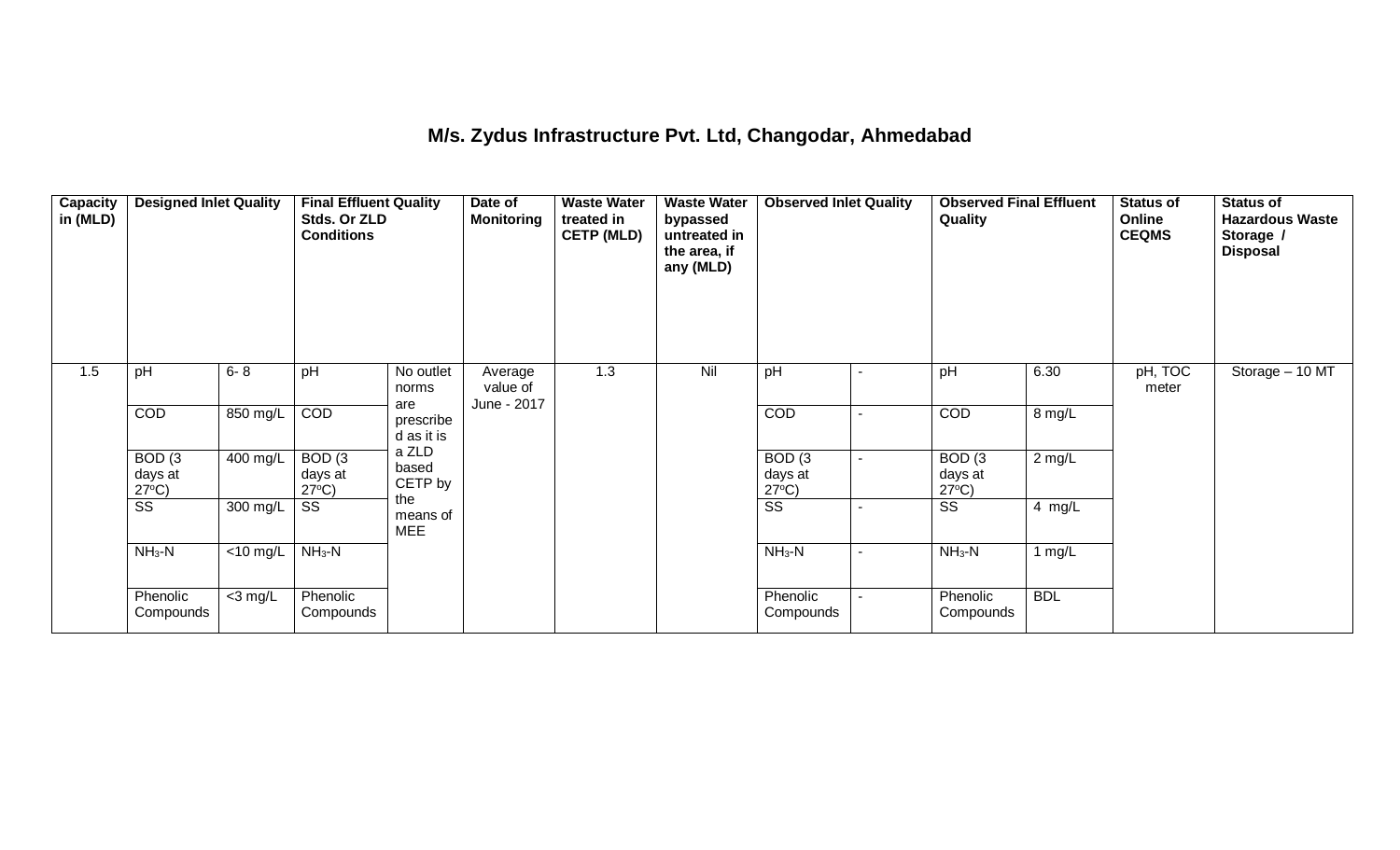### **M/s. Tata Motors Ltd Vendors Park, Sanand, Ahmedabad**

| Capacity<br>in (MLD) | <b>Designed Inlet Quality</b> |                       | <b>Final Effluent Quality</b><br>Stds. Or ZLD<br><b>Conditions</b> |                      | Date of<br><b>Monitoring</b>       | <b>Waste Water</b><br>treated in<br><b>CETP (MLD)</b> | <b>Waste Water</b><br>bypassed<br>untreated in<br>the area, if<br>any (MLD) | <b>Observed Inlet Quality</b> |                | <b>Observed Final Effluent</b><br>Quality |            | <b>Status of</b><br>Online<br><b>CEQMS</b> | <b>Status of</b><br><b>Hazardous Waste</b><br>Storage /<br><b>Disposal</b> |
|----------------------|-------------------------------|-----------------------|--------------------------------------------------------------------|----------------------|------------------------------------|-------------------------------------------------------|-----------------------------------------------------------------------------|-------------------------------|----------------|-------------------------------------------|------------|--------------------------------------------|----------------------------------------------------------------------------|
| 1.5                  | pH                            | $6 - 10.5$            | pH                                                                 | $6.5 - 8.5$          | Average<br>value of<br>June - 2017 | 0.10                                                  | Nil                                                                         | pH                            |                | pH                                        | 7.96       | pH, DO<br>meter, TOC<br>meter, Flow        |                                                                            |
|                      | COD                           | 900 mg/L              | COD                                                                | 100 mg/L             |                                    |                                                       |                                                                             | COD                           |                | COD                                       | 40 mg/L    | meter                                      |                                                                            |
|                      | <b>BOD</b>                    | 250 mg/L              | <b>BOD</b>                                                         | $\overline{30}$ mg/L |                                    |                                                       |                                                                             | <b>BOD</b>                    | $\blacksquare$ | <b>BOD</b>                                | 11 $mg/L$  |                                            |                                                                            |
|                      | $\overline{\text{ss}}$        | 100 mg/L              | $\overline{\text{SS}}$                                             | 100 mg/L             |                                    |                                                       |                                                                             | $\overline{\text{SS}}$        |                | $\overline{\text{SS}}$                    | 23 mg/L    |                                            |                                                                            |
|                      | $NH3-N$                       | 50 mg/L               | $NH3-N$                                                            | 50 mg/L              |                                    |                                                       |                                                                             | $NH3-N$                       | $\sim$         | $NH3-N$                                   | 1 $mg/L$   |                                            |                                                                            |
|                      | Phenolic<br>Compounds         | Not<br>Applicabl<br>e | Phenolic<br>Compounds                                              | 1 $mg/L$             |                                    |                                                       |                                                                             | Phenolic<br>Compounds         |                | Phenolic<br>Compounds                     | <b>BDL</b> |                                            |                                                                            |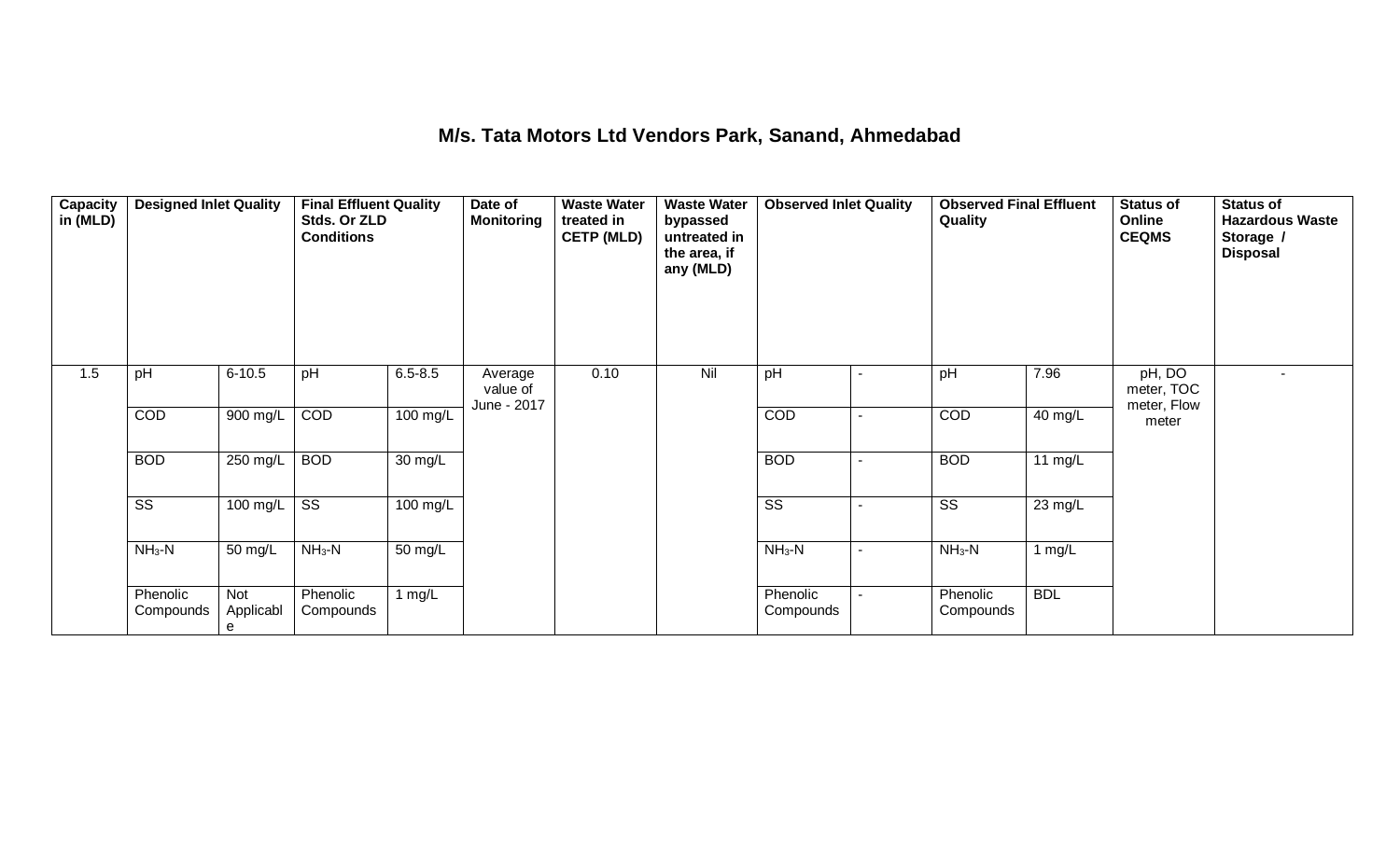#### **M/s. Bavla Eco Project Ltd., Bavla, Ahmedabad**

| Capacity<br>in (MLD) | <b>Designed Inlet Quality</b> |                                 | <b>Final Effluent Quality</b><br>Stds. Or ZLD<br><b>Conditions</b> |                       | Date of<br><b>Monitoring</b>       | <b>Waste Water</b><br>treated in<br><b>CETP (MLD)</b> | <b>Waste Water</b><br>bypassed<br>untreated in<br>the area, if<br>any (MLD) | <b>Observed Inlet Quality</b> |                          | <b>Observed Final Effluent</b><br>Quality |            | <b>Status of</b><br>Online<br><b>CEQMS</b> | <b>Status of</b><br><b>Hazardous Waste</b><br>Storage /<br><b>Disposal</b> |
|----------------------|-------------------------------|---------------------------------|--------------------------------------------------------------------|-----------------------|------------------------------------|-------------------------------------------------------|-----------------------------------------------------------------------------|-------------------------------|--------------------------|-------------------------------------------|------------|--------------------------------------------|----------------------------------------------------------------------------|
| 1.00                 | pH                            | No CETP<br>Designed<br>Inlet    | pH                                                                 | $6.5 - 8.5$           | Average<br>value of<br>June - 2017 | 1.00                                                  | Nil                                                                         | pH                            | $\blacksquare$           | pH                                        | 7.80       | $\blacksquare$                             | Sludge is used as<br>Manure                                                |
|                      | COD                           | Quality<br>prescribe            | COD                                                                | 250 mg/L              |                                    |                                                       |                                                                             | COD                           | ٠                        | COD                                       | $519$ mg/L |                                            |                                                                            |
|                      | <b>BOD</b>                    | d as it is<br>a CETP<br>of rice | <b>BOD</b>                                                         | 100 mg/L              |                                    |                                                       |                                                                             | <b>BOD</b>                    | $\sim$                   | <b>BOD</b>                                | $152$ mg/L |                                            |                                                                            |
|                      | SS                            | mill<br>cluster                 | $\overline{\text{SS}}$                                             | 100 mg/L              |                                    |                                                       |                                                                             | SS                            | $\overline{\phantom{0}}$ | SS                                        | 233 mg/L   |                                            |                                                                            |
|                      | $NH3-N$                       |                                 | $NH3-N$                                                            | 50 mg/L               |                                    |                                                       |                                                                             | $NH3-N$                       | ۰.                       | $NH3-N$                                   | 60 mg/L    |                                            |                                                                            |
|                      | Phenolic<br>Compounds         |                                 | Phenolic<br>Compounds                                              | Not<br>Applicabl<br>e |                                    |                                                       |                                                                             | Phenolic<br>Compounds         | ٠                        | Phenolic<br>Compounds                     | <b>BDL</b> |                                            |                                                                            |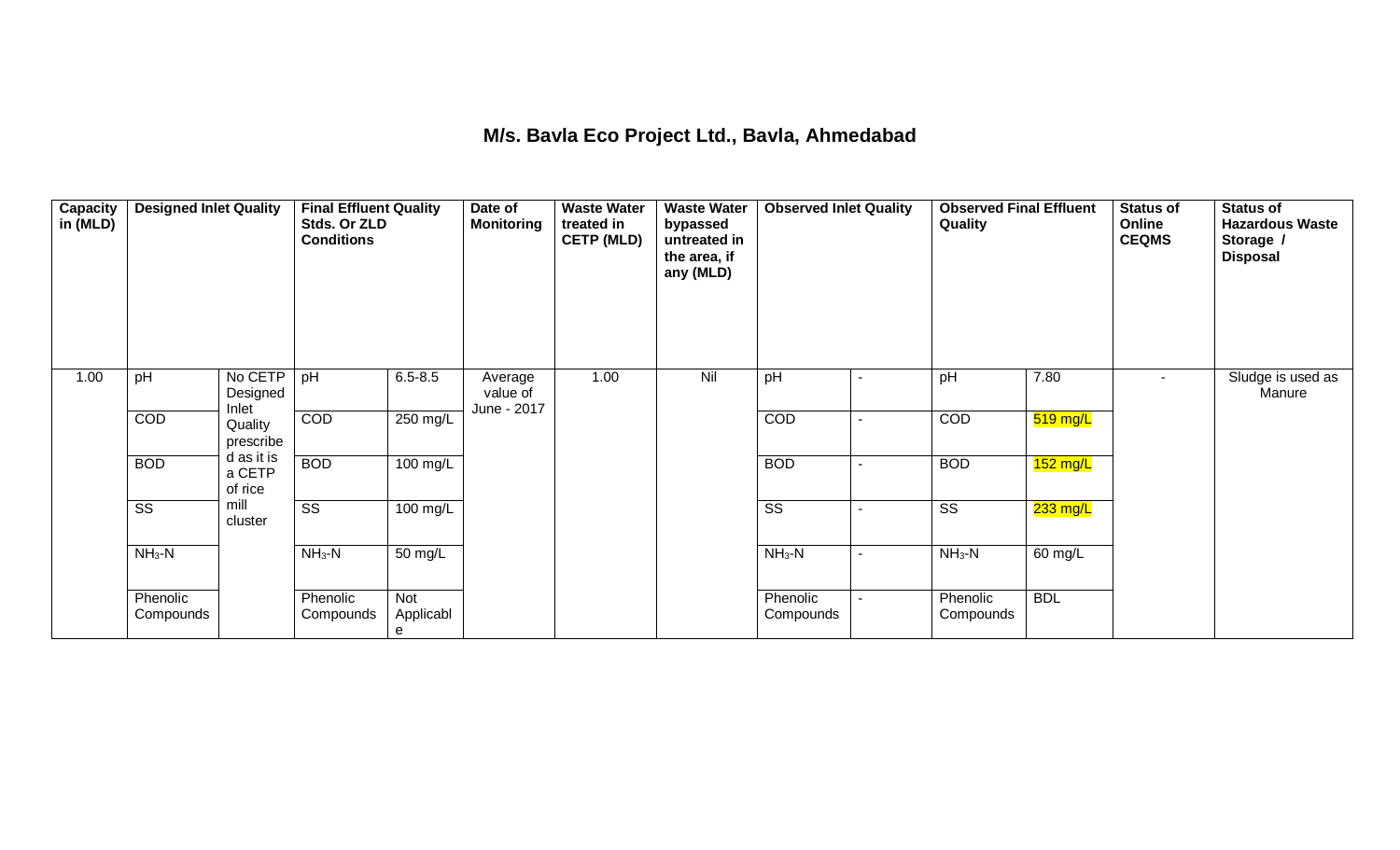### **M/s. Vinayak Jal Sudhikaran Sahakari Mandali Ltd, Bavla, Ahmedabad**

| Capacity<br>in (MLD) | <b>Designed Inlet Quality</b> |                                                                    | <b>Final Effluent Quality</b><br>Stds. Or ZLD<br><b>Conditions</b> |                       | Date of<br><b>Monitoring</b>       | <b>Waste Water</b><br>treated in<br><b>CETP (MLD)</b> | <b>Waste Water</b><br>bypassed<br>untreated in<br>the area, if<br>any (MLD) | <b>Observed Inlet Quality</b> |  | <b>Observed Final Effluent</b><br>Quality |                    | <b>Status of</b><br>Online<br><b>CEQMS</b> | <b>Status of</b><br><b>Hazardous Waste</b><br>Storage /<br><b>Disposal</b> |
|----------------------|-------------------------------|--------------------------------------------------------------------|--------------------------------------------------------------------|-----------------------|------------------------------------|-------------------------------------------------------|-----------------------------------------------------------------------------|-------------------------------|--|-------------------------------------------|--------------------|--------------------------------------------|----------------------------------------------------------------------------|
| 1.50                 | pH                            | No CETP<br>Designed<br>Inlet                                       | pH                                                                 | $6.5 - 8.5$           | Average<br>value of<br>June - 2017 | 1.50                                                  | Nil                                                                         | pH                            |  | pH                                        | 7.90               | $\sim$                                     | Sludge is used as<br>Manure                                                |
|                      | COD                           | Quality<br>prescribe<br>d as it is<br><b>BOD</b><br>the<br>CETP of | COD                                                                | $250$ mg/L            |                                    |                                                       |                                                                             | COD                           |  | COD                                       | $268 \text{ mg/L}$ |                                            |                                                                            |
|                      | <b>BOD</b>                    |                                                                    |                                                                    | 100 mg/L              |                                    |                                                       |                                                                             | <b>BOD</b>                    |  | <b>BOD</b>                                | 58 mg/L            |                                            |                                                                            |
|                      | $\overline{\text{ss}}$        | <b>Rice Mills</b>                                                  | $\overline{\text{ss}}$                                             | 100 mg/L              |                                    |                                                       |                                                                             | $\overline{\text{ss}}$        |  | $\overline{\text{SS}}$                    | 18 mg/L            |                                            |                                                                            |
|                      | $NH3-N$                       |                                                                    | $NH3-N$                                                            | 50 mg/L               |                                    |                                                       |                                                                             | $NH3-N$                       |  | $NH3-N$                                   | 18 mg/L            |                                            |                                                                            |
|                      | Phenolic<br>Compounds         |                                                                    | Phenolic<br>Compounds                                              | Not<br>Applicabl<br>е |                                    |                                                       |                                                                             | Phenolic<br>Compounds         |  | Phenolic<br>Compounds                     | $0.34$ mg/L        |                                            |                                                                            |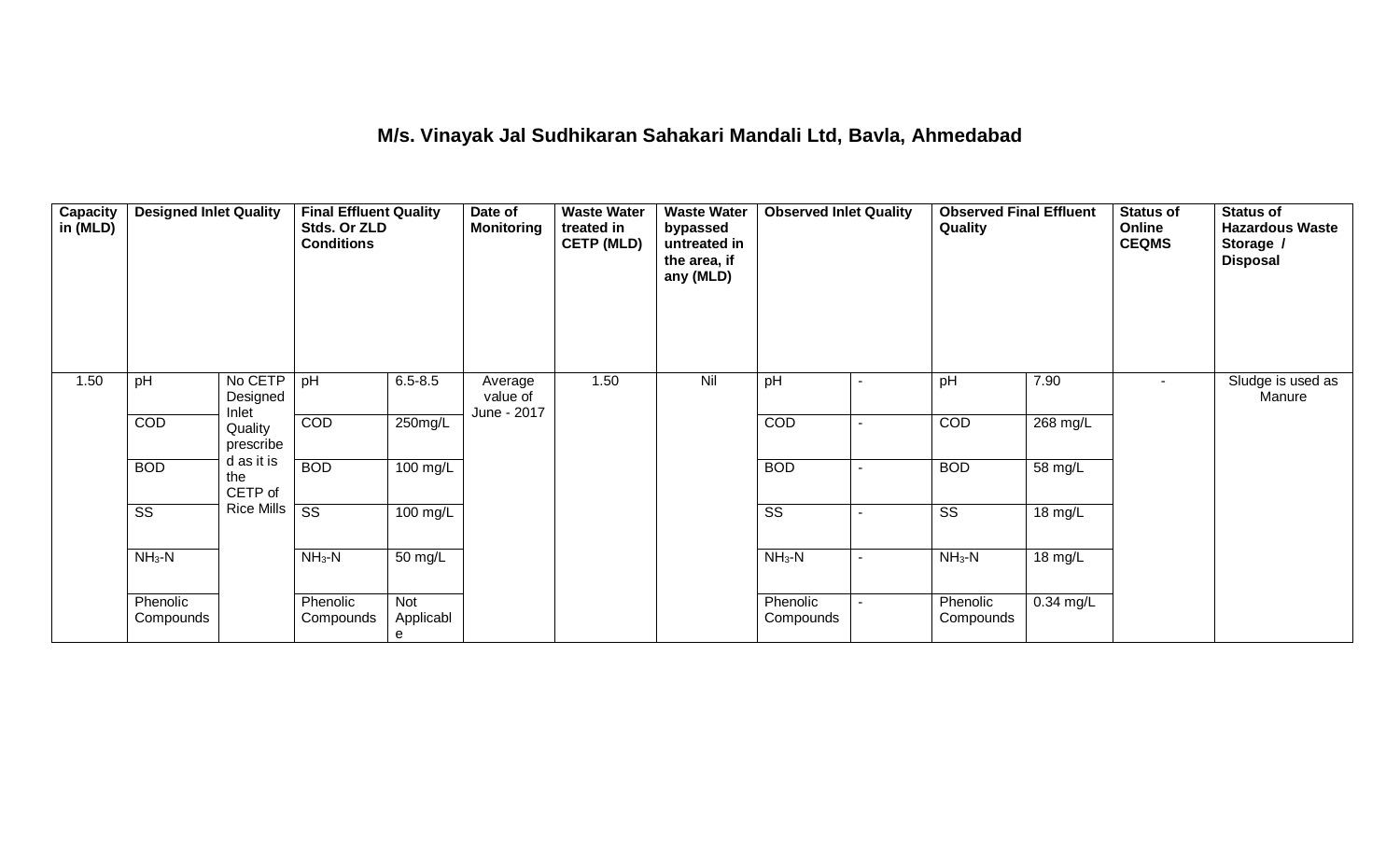## **M/s. Jay Khodiyar Enviro -Technologies Pvt. Ltd., Rajkot**

| Capacity<br>in (MLD) | <b>Designed Inlet Quality</b> |                      | <b>Final Effluent Quality</b><br>Stds. Or ZLD<br><b>Conditions</b> |                       | Date of<br><b>Monitoring</b>          | <b>Waste Water</b><br>treated in<br><b>CETP (MLD)</b> | <b>Waste Water</b><br>bypassed<br>untreated in<br>the area, if<br>any (MLD) | <b>Observed Inlet Quality</b> |                | Quality<br>٠           |                | <b>Status of</b><br>Online<br><b>CEQMS</b> | <b>Status of</b><br><b>Hazardous Waste</b><br>Storage /<br><b>Disposal</b> |
|----------------------|-------------------------------|----------------------|--------------------------------------------------------------------|-----------------------|---------------------------------------|-------------------------------------------------------|-----------------------------------------------------------------------------|-------------------------------|----------------|------------------------|----------------|--------------------------------------------|----------------------------------------------------------------------------|
| 0.025                | pH                            | Not<br>Furnishe<br>d | pH                                                                 | $6.5 \text{ to } 8.5$ | <b>No</b><br>sampling in<br>the month | 0.007                                                 | Nil                                                                         | pH                            |                | pH                     |                | $\sim$                                     | Storage $-9$ MT                                                            |
|                      | COD                           |                      | <b>COD</b>                                                         | 250 mg/L              | of June -<br>2017                     |                                                       |                                                                             | COD                           | $\blacksquare$ | COD                    | $\blacksquare$ |                                            |                                                                            |
|                      | <b>BOD</b>                    |                      | <b>BOD</b>                                                         | 30 mg/L               |                                       |                                                       |                                                                             | <b>BOD</b>                    |                | <b>BOD</b>             | $\blacksquare$ |                                            |                                                                            |
|                      | $\overline{\text{ss}}$        |                      | SS                                                                 | 100 mg/L              |                                       |                                                       |                                                                             | $\overline{\text{ss}}$        |                | $\overline{\text{ss}}$ | $\blacksquare$ |                                            |                                                                            |
|                      | $NH3-N$                       |                      | $NH_3-N$                                                           | 50 mg/L               |                                       |                                                       |                                                                             | $NH_3-N$                      | ۰              | $NH3-N$                | $\blacksquare$ |                                            |                                                                            |
|                      | Phenolic<br>Compounds         |                      | Phenolic<br>Compounds                                              | 1 $mg/L$              |                                       |                                                       |                                                                             | Phenolic<br>Compounds         |                | Phenolic<br>Compounds  |                |                                            |                                                                            |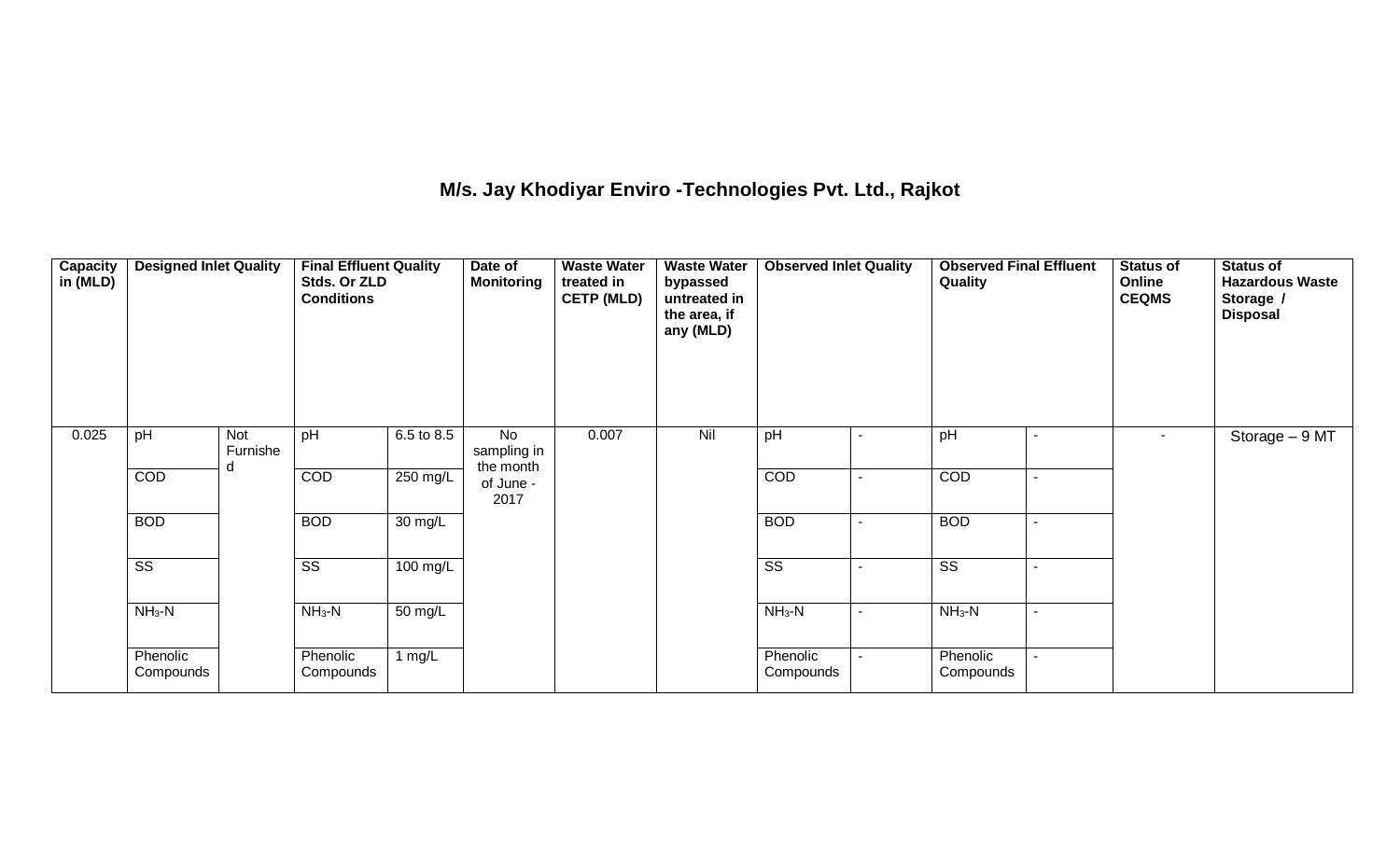### **M/s. Jetpur Dyeing & Printing Association, Jetpur, Rajkot**

| <b>Capacity</b><br>in (MLD) | <b>Designed Inlet Quality</b> |                 | <b>Final Effluent Quality</b><br>Stds. Or ZLD<br><b>Conditions</b> |                      | Date of<br><b>Monitoring</b>          | <b>Waste Water</b><br>treated in<br><b>CETP (MLD)</b> | <b>Waste Water</b><br>bypassed<br>untreated in<br>the area, if<br>any (MLD) |                        |  | <b>Observed Final Effluent</b><br>Quality |  | <b>Status of</b><br>Online<br><b>CEQMS</b> | <b>Status of</b><br><b>Hazardous Waste</b><br>Storage /<br><b>Disposal</b> |
|-----------------------------|-------------------------------|-----------------|--------------------------------------------------------------------|----------------------|---------------------------------------|-------------------------------------------------------|-----------------------------------------------------------------------------|------------------------|--|-------------------------------------------|--|--------------------------------------------|----------------------------------------------------------------------------|
| 10.00                       | pH                            | Not<br>Furnishe | pH                                                                 | 6.5 to 8.5           | <b>No</b><br>sampling in<br>the month | 7.00                                                  | Nil                                                                         | pH                     |  | pH                                        |  | pH, Flow<br>meter                          | Storage - 150 MT                                                           |
|                             | COD                           |                 | <b>COD</b>                                                         | 250 mg/L             | of June -<br>2017                     |                                                       |                                                                             | <b>COD</b>             |  | <b>COD</b>                                |  |                                            |                                                                            |
|                             | <b>BOD</b>                    |                 | <b>BOD</b>                                                         | $\overline{30}$ mg/L |                                       |                                                       |                                                                             | <b>BOD</b>             |  | <b>BOD</b>                                |  |                                            |                                                                            |
|                             | $\overline{\text{SS}}$        |                 | SS                                                                 | 100 mg/L             |                                       |                                                       |                                                                             | $\overline{\text{ss}}$ |  | $\overline{\text{ss}}$                    |  |                                            |                                                                            |
|                             | $NH3-N$                       |                 | $NH3-N$                                                            | 50 mg/L              |                                       |                                                       |                                                                             | $NH3-N$                |  | $NH3-N$                                   |  |                                            |                                                                            |
|                             | Phenolic<br>Compounds         |                 | Phenolic<br>Compounds                                              | 1 $mg/L$             |                                       |                                                       |                                                                             | Phenolic<br>Compounds  |  | Phenolic<br>Compounds                     |  |                                            |                                                                            |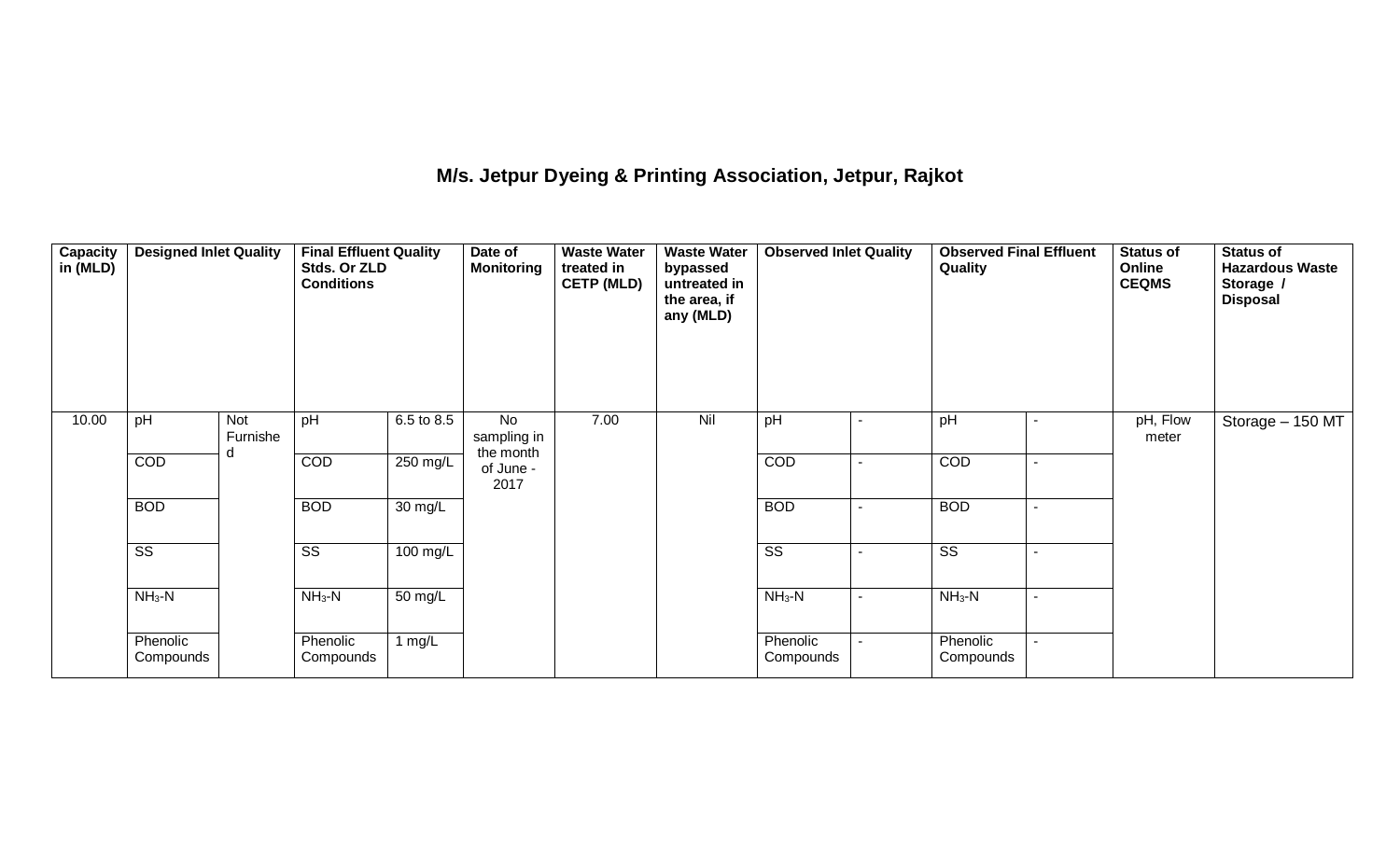### **M/s. Shri Dhareshwar GIDC Vistar Association, Dhareshwar, Rajkot**

| Capacity<br>in (MLD) | <b>Designed Inlet Quality</b> |                    | <b>Final Effluent Quality</b><br>Stds. Or ZLD<br><b>Conditions</b> |            | Date of<br><b>Monitoring</b>          | <b>Waste Water</b><br>treated in<br><b>CETP (MLD)</b> | <b>Waste Water</b><br>bypassed<br>untreated in<br>the area, if<br>any (MLD) |                       |         | Quality               |  | <b>Status of</b><br>Online<br><b>CEQMS</b> | <b>Status of</b><br><b>Hazardous Waste</b><br>Storage /<br><b>Disposal</b> |
|----------------------|-------------------------------|--------------------|--------------------------------------------------------------------|------------|---------------------------------------|-------------------------------------------------------|-----------------------------------------------------------------------------|-----------------------|---------|-----------------------|--|--------------------------------------------|----------------------------------------------------------------------------|
| 0.09                 | pH                            |                    | pH                                                                 | 6.5 to 8.5 | <b>No</b><br>sampling in<br>the month | 0.07                                                  | Nil                                                                         | pH                    |         | pH                    |  | pH, Flow<br>Meter                          | ۰                                                                          |
|                      | COD                           |                    | COD                                                                | 250 mg/L   | of June -<br>2017                     |                                                       |                                                                             | COD                   |         | COD                   |  |                                            |                                                                            |
|                      | <b>BOD</b>                    |                    | <b>BOD</b>                                                         | $100$ mg/L |                                       |                                                       |                                                                             | <b>BOD</b>            |         | <b>BOD</b>            |  |                                            |                                                                            |
|                      | SS                            |                    | SS                                                                 | 100 mg/L   |                                       |                                                       |                                                                             | SS                    |         | SS                    |  |                                            |                                                                            |
|                      | $NH3-N$                       | $NH3-N$<br>50 mg/L |                                                                    |            |                                       |                                                       | $NH3-N$                                                                     |                       | $NH3-N$ |                       |  |                                            |                                                                            |
|                      | Phenolic<br>Compounds         | $\blacksquare$     | Phenolic<br>Compounds                                              |            |                                       |                                                       |                                                                             | Phenolic<br>Compounds |         | Phenolic<br>Compounds |  |                                            |                                                                            |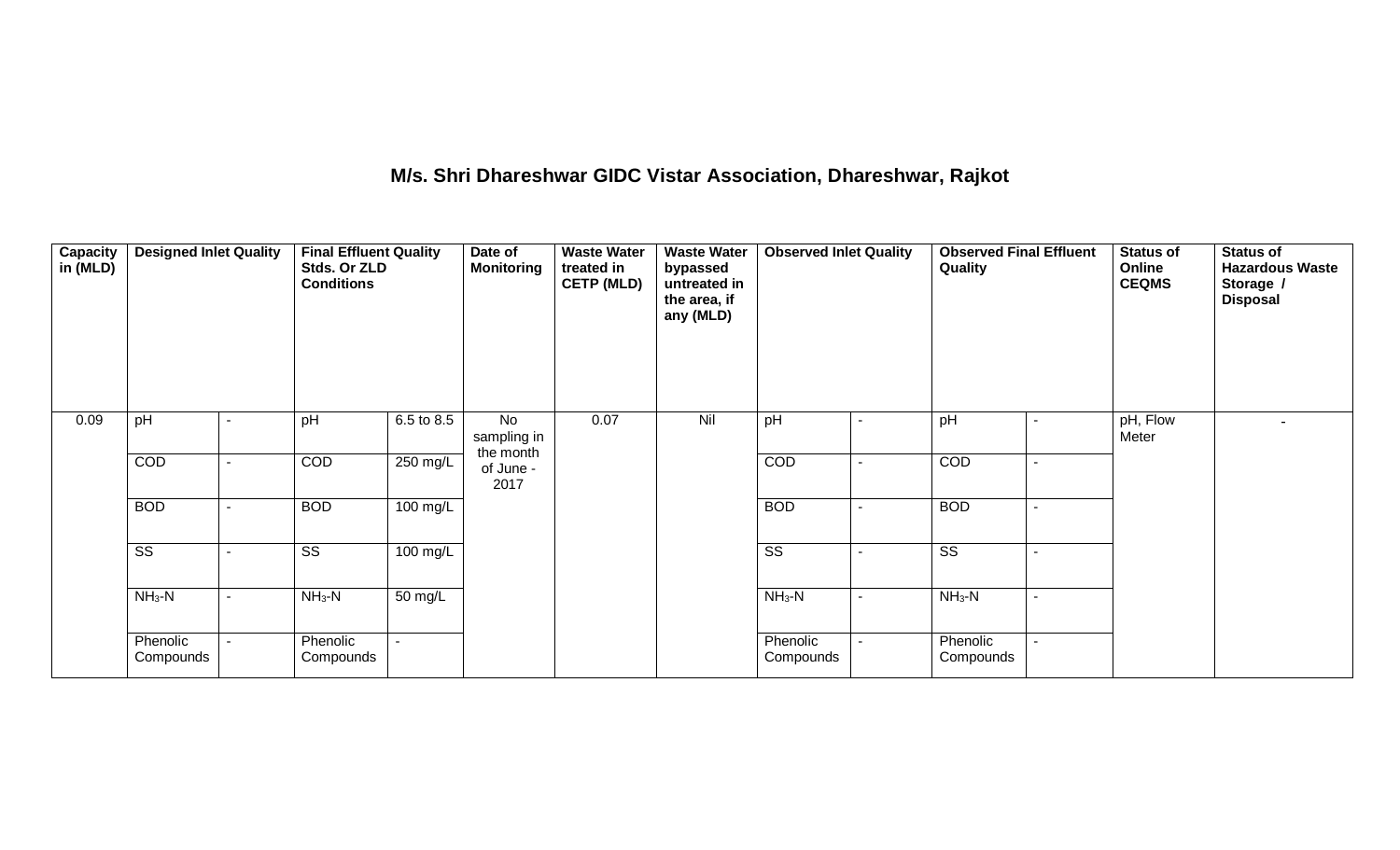### **M/s. Bhatgam Washing Ghat Suddhikaran Yojana Pvt. Ltd., Bhatgam, Rajkot**

| Capacity<br>in (MLD) | <b>Designed Inlet Quality</b> |                | <b>Final Effluent Quality</b><br>Stds. Or ZLD<br><b>Conditions</b> |                   | Date of<br><b>Monitoring</b>   | <b>Waste Water</b><br>treated in<br><b>CETP (MLD)</b> | <b>Waste Water</b><br>bypassed<br>untreated in<br>the area, if<br>any (MLD) | <b>Observed Inlet Quality</b> | <b>Observed Final Effluent</b><br>Quality |  | <b>Status of</b><br>Online<br><b>CEQMS</b> | <b>Status of</b><br><b>Hazardous Waste</b><br>Storage /<br><b>Disposal</b> |
|----------------------|-------------------------------|----------------|--------------------------------------------------------------------|-------------------|--------------------------------|-------------------------------------------------------|-----------------------------------------------------------------------------|-------------------------------|-------------------------------------------|--|--------------------------------------------|----------------------------------------------------------------------------|
| 30                   | pH                            |                | pH                                                                 | 6.5 to 8.5        | No<br>sampling in<br>the month | 6.00                                                  | Nil                                                                         | pH                            | pH                                        |  | pH, Flow<br>meter, SS,<br>Color, MLSS,     | Storage - 100 MT                                                           |
|                      | COD                           |                | COD                                                                | 100 mg/L          | of June -<br>2017              |                                                       |                                                                             | COD                           | COD                                       |  | <b>COD</b>                                 |                                                                            |
|                      | <b>BOD</b>                    |                | <b>BOD</b>                                                         | $30 \text{ mg/L}$ |                                |                                                       |                                                                             | <b>BOD</b>                    | <b>BOD</b>                                |  |                                            |                                                                            |
|                      | $\overline{\text{ss}}$        |                | SS                                                                 | 100 mg/L          |                                |                                                       |                                                                             | SS                            | SS                                        |  |                                            |                                                                            |
|                      | $NH_3-N$                      |                | $NH3-N$                                                            | $50 \text{ mg/L}$ |                                |                                                       |                                                                             | $NH_3-N$                      | $NH_3-N$                                  |  |                                            |                                                                            |
|                      | Phenolic<br>Compounds         | $\blacksquare$ | Phenolic<br>Compounds                                              | $1 \text{ mg/L}$  |                                |                                                       |                                                                             | Phenolic<br>Compounds         | Phenolic<br>Compounds                     |  |                                            |                                                                            |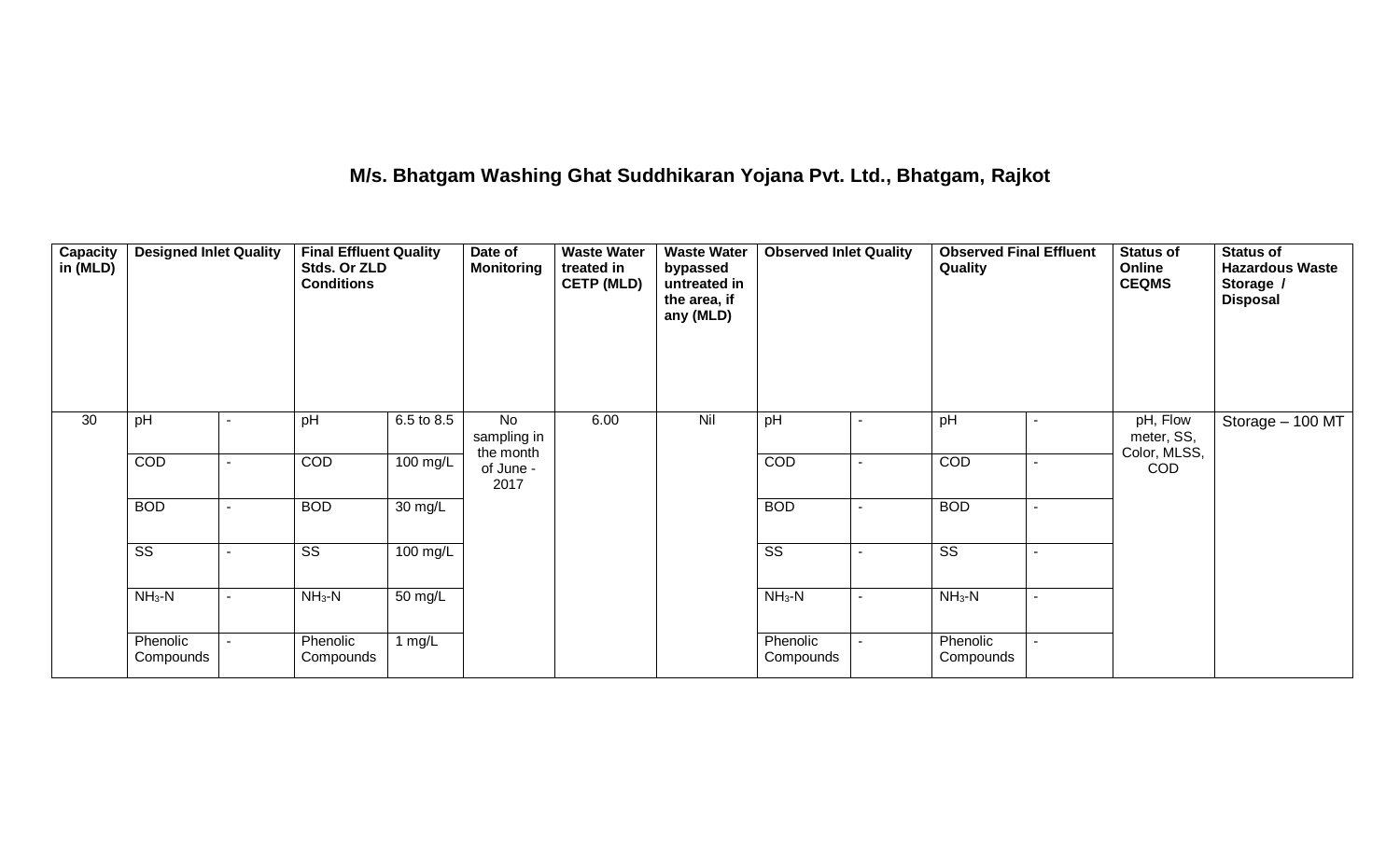#### **M/s. Veraval Industries Association, Veraval, Junagadh**

| Capacity<br>in (MLD) |                        | <b>Designed Inlet Quality</b><br><b>Final Effluent Quality</b><br>Stds. Or ZLD<br><b>Conditions</b> |                        |                    | Date of<br><b>Monitoring</b>       | <b>Waste Water</b><br>treated in<br><b>CETP (MLD)</b> | <b>Waste Water</b><br>bypassed<br>untreated in<br>the area, if<br>any (MLD) | <b>Observed Inlet Quality</b> |            | <b>Observed Final Effluent</b><br>Quality |            | Status of<br>Online<br><b>CEQMS</b> | <b>Status of</b><br><b>Hazardous Waste</b><br>Storage /<br><b>Disposal</b> |
|----------------------|------------------------|-----------------------------------------------------------------------------------------------------|------------------------|--------------------|------------------------------------|-------------------------------------------------------|-----------------------------------------------------------------------------|-------------------------------|------------|-------------------------------------------|------------|-------------------------------------|----------------------------------------------------------------------------|
| 5                    | pH                     | 5.5 to 9                                                                                            | pH                     | 6 to 9             | Average<br>value of<br>June - 2017 | 1.5                                                   | Nil                                                                         | pH                            | 7.10       | pH                                        | 7.44       | $\blacksquare$                      |                                                                            |
|                      | COD                    | 3500<br>mg/L                                                                                        | COD                    | 250 mg/L           |                                    |                                                       |                                                                             | COD                           | 938 mg/L   | COD                                       | 170 mg/L   |                                     |                                                                            |
|                      | <b>BOD</b>             | 1000<br>mg/L                                                                                        | <b>BOD</b>             | $100 \text{ mg/L}$ |                                    |                                                       |                                                                             | <b>BOD</b>                    | 323 mg/L   | <b>BOD</b>                                | 51 mg/L    |                                     |                                                                            |
|                      | $\overline{\text{ss}}$ | 200 mg/L                                                                                            | $\overline{\text{ss}}$ | 100 mg/L           |                                    |                                                       |                                                                             | $\overline{\text{ss}}$        | $429$ mg/L | $\overline{\text{ss}}$                    | $156$ mg/L |                                     |                                                                            |
|                      | $NH3-N$                | 50 mg/L                                                                                             | $NH3-N$                | 50 mg/L            |                                    |                                                       |                                                                             | $NH3-N$                       | 134 mg/L   | $NH3-N$                                   | 96 mg/L    |                                     |                                                                            |
|                      | Phenolic<br>Compounds  |                                                                                                     | Phenolic<br>Compounds  |                    |                                    |                                                       |                                                                             | Phenolic<br>Compounds         |            | Phenolic<br>Compounds                     |            |                                     |                                                                            |